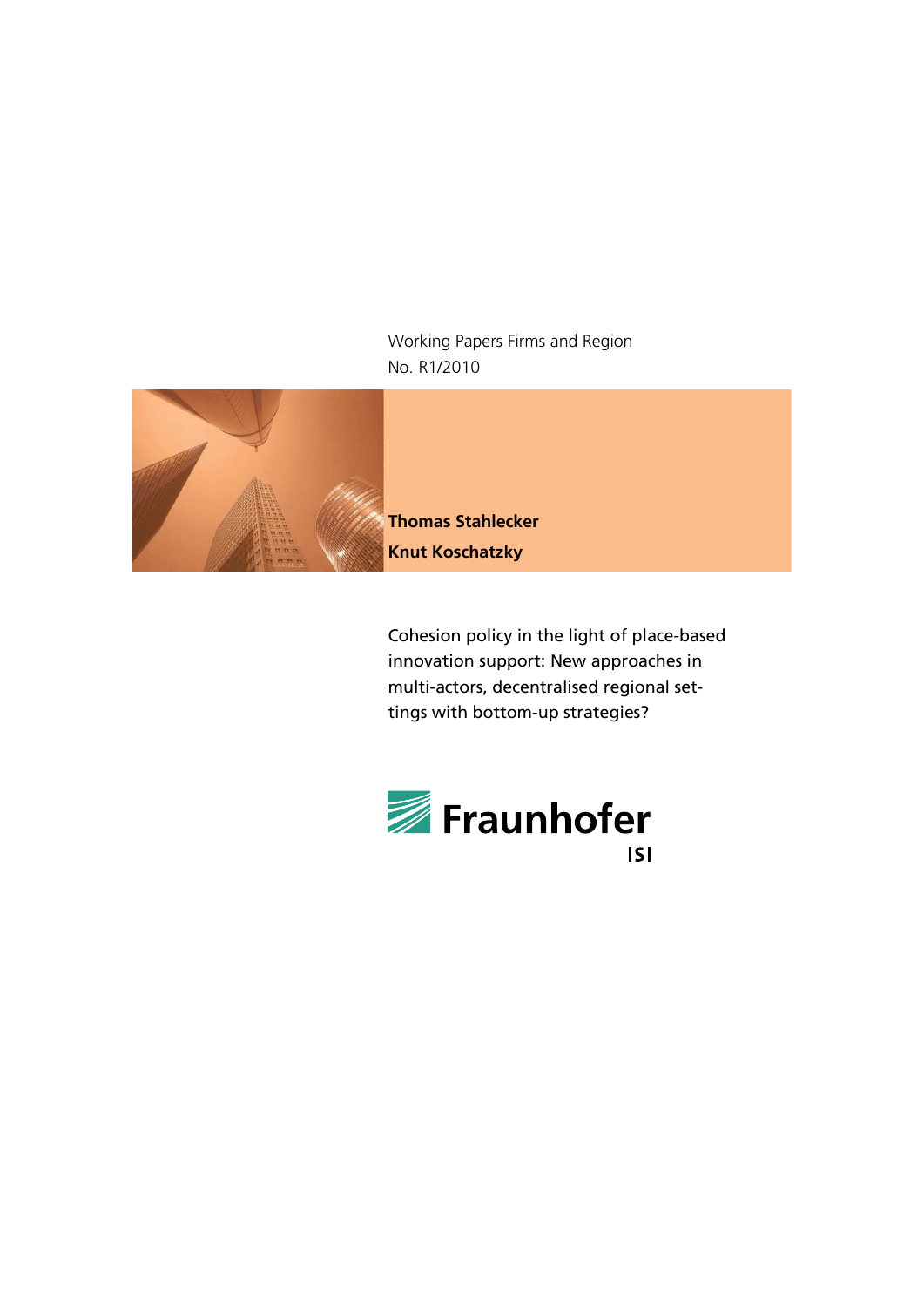Contact: Fraunhofer Institute for Systems and Innovation Research ISI Competence Center "Policy and Regions" Breslauer Strasse 48 76139 Karlsruhe, Germany Telephone:+49 / 721 / 6809-138 Telefax: +49 / 721 / 6809-176 e-mail: christine.schaedel@isi.fraunhofer.de URL: www.isi.fraunhofer.de

Karlsruhe 2010 ISSN 1438-9843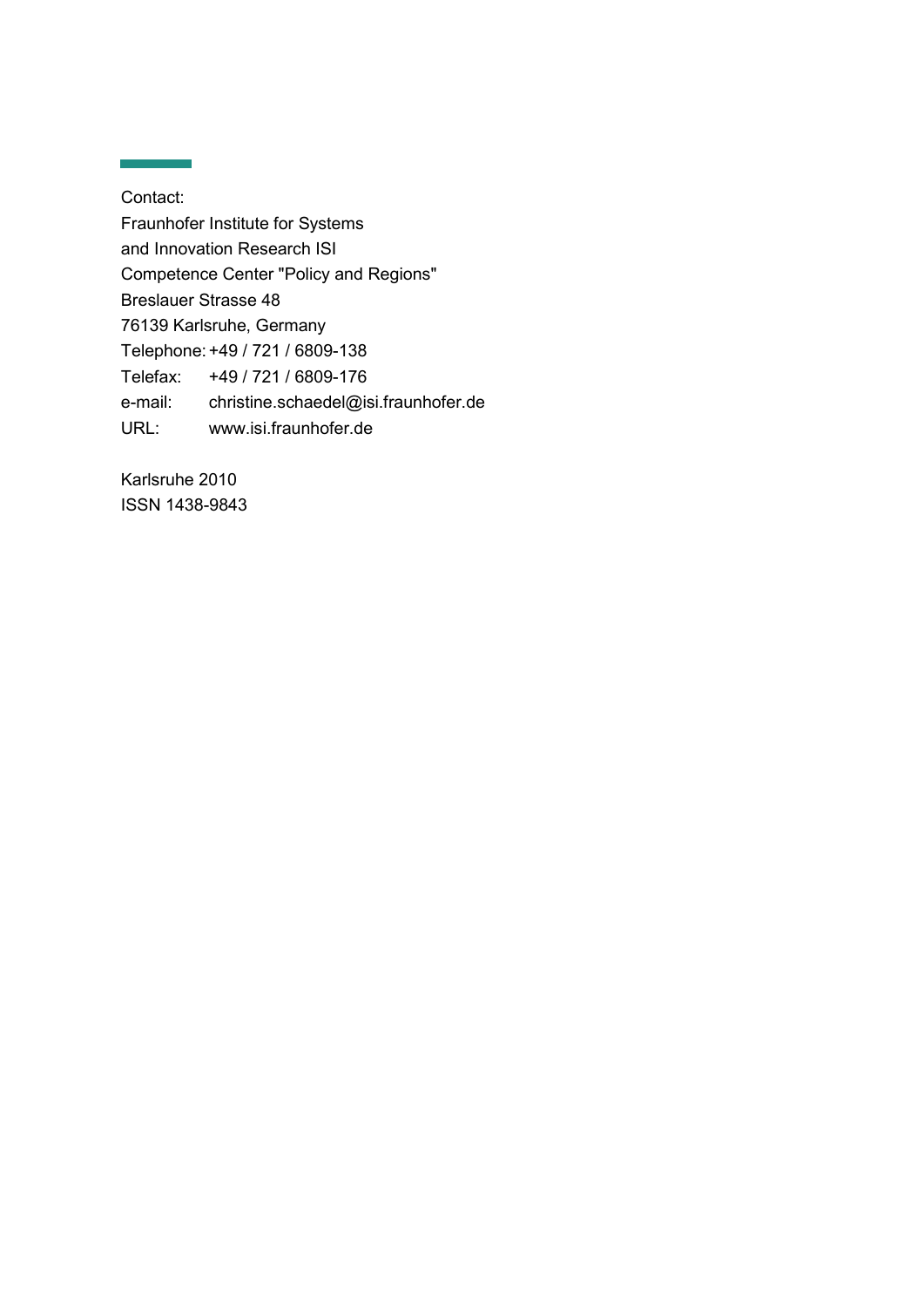# **Contents Page**

| 1            |     |                                                                   |  |
|--------------|-----|-------------------------------------------------------------------|--|
| $\mathbf{2}$ |     |                                                                   |  |
|              | 2.1 | The place-based approach to regional development  3               |  |
|              | 2.2 | The place-based approach and its linkage to regional RTDI         |  |
|              | 2.3 | Collaboration in RTDI governance: Horizontal and vertical         |  |
|              | 2.4 |                                                                   |  |
| 3            |     | Analysis of the ERDF funding procedures in German regions  10     |  |
|              | 3.1 |                                                                   |  |
|              | 3.2 | The place-based approach in terms of tailoring interventions  11  |  |
|              | 3.3 | The place-based approach in terms of multilevel governance        |  |
|              | 3.4 | The place-based approach in the light of promoting innovation  16 |  |
| 4            |     |                                                                   |  |
| 5            |     |                                                                   |  |

# **Tables**

| Table 1: | Financial data of the thematically funded group R&D and    |    |
|----------|------------------------------------------------------------|----|
| Table 2: | Financial data of the thematically funded group Networks   | 19 |
| Table 3: | Financial data of the thematically funded group Innovation | 20 |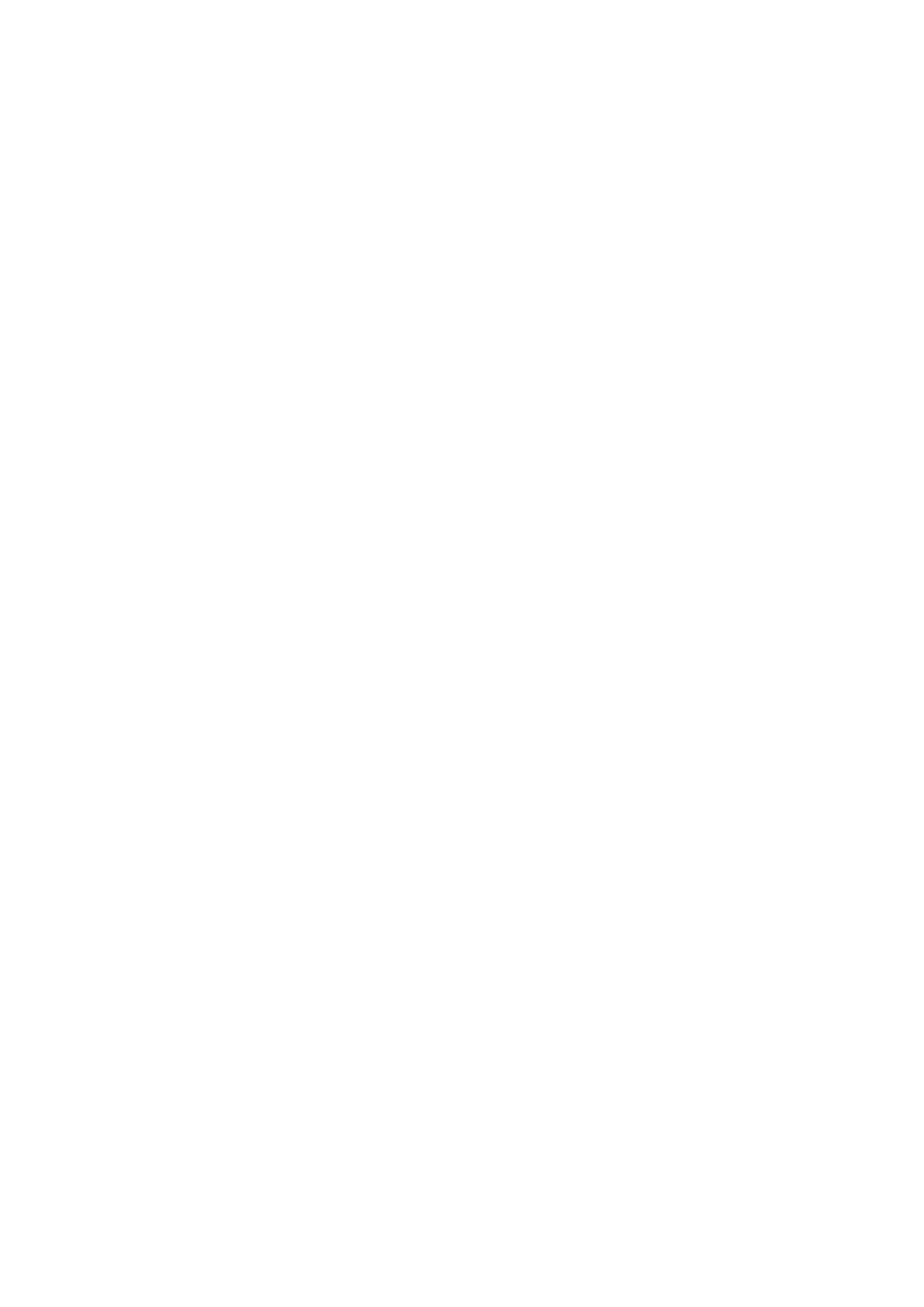# **Abstract**

According to the Barca report and the OECD, the place-based development approach is a new paradigm of regional policy. It underlines the necessity to distribute policy design and implementation among different policy levels in order to tailor policy measures to the specific local conditions. Place-based initiatives inherit a strong bottom-up element in public governance. Taking the innovation orientation in European cohesion policy as a starting point, it is the objective of this paper to analyse whether the recent implementation of structural and cohesion policy shows indications for place-based policy designs and governance. Germany is used as a case study, because it can be expected that in federal systems multi-level and bottom-up policy structures are already strongly evident. The major question the paper seeks to answer is whether the recent experiences from German cohesion policy formulation and implementation allow to identify starting points for the future design of European cohesion policy.

**Key words:** place-based approach, cohesion policy, multi-level governance, innovation policy, Germany

# <span id="page-4-0"></span>**1 Introduction**

The OECD has called the place-based approach to regional development "the new paradigm of regional policy" (OECD 2009). Economically, the idea is rooted in the concepts of market failures and government failures that create inefficiency (underutilisation of resources, for example, regarding innovation potentials) and social exclusion in specific places. Places are defined through the policy process from a functional perspective as regions in which a set of conditions conducive to development apply more than they do in larger or smaller areas. The place-based approach points to the responsibility to distribute policy design and implementation among different levels of government, with a role being played by special-purpose institutions, like public bodies, agencies, public-private partnerships. While upper policy levels governing the exogenous intervention (e.g. implementation of cohesion policy or national innovation policies) set the priorities, rules and general objectives for using the funding provided, regional or local levels of government have the task to implement these principles according to the specific characteristics of the respective "place". A fundamental part of the place-based approach is that it allows responses to be tailored to local conditions, rather than imposed uniformly top-down. Obviously, institutions and public bodies such as local government are central to shaping the success or failure of place-based initiatives.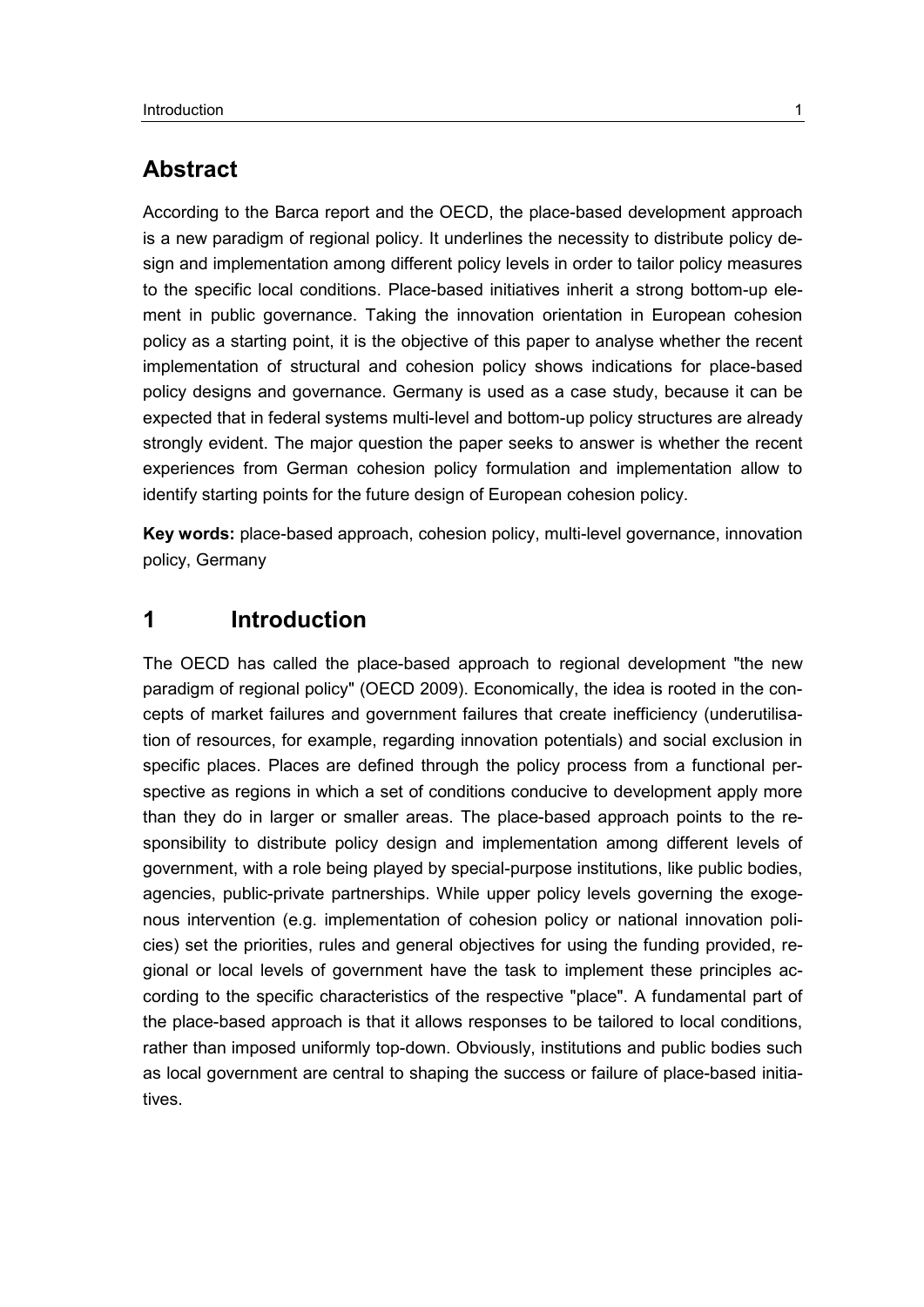The cohesion policy[1](#page-5-0) (CP) implemented by the European Commission, particularly the efforts being made to use CP to support innovation, research and technological development, appears to be – due to its importance for achieving the Lisbon-related objectives – an interesting policy field to shed light on issues regarding the specifics of tailored interventions in the form of new innovation policy instruments and the role played by regional or local authorities. Innovation, and research that can be a pre-condition for it, tends to be under-produced by society due to market failures, uncertainty or asymmetries of information. These require public interventions which – in many EU countries – are undertaken at many political and administrative levels. As for the EU as a whole, the innovation gap between the EU and the two main competitors, the USA and Japan, although diminishing, justifies the Lisbon objectives in general, and innovation policy intervention in particular.

Depending on the political system, the process of defining objectives, setting priorities, designing and implementing the respective instruments, can be a complex process, especially in federal systems like Germany, where innovation policy is the responsibility of the federal states and thus of a multitude of public institutions at the different administrative levels (multi-level, multi-actor systems). In line with these complexities, the process of drafting the so-called Operational Programmes for Germany – which are the basis for implementing the EU strategy in the European regions – turned out to be barely coordinated with the superior level. In consequence, each of the sixteen German federal states created their own hierarchies of objectives, priorities, instruments and mechanisms for implementation and monitoring. In parallel, the federal government was involved in drafting the National Strategic Reference Framework, but had no or few competencies for issuing instructions from the top.

In the light of the place-based approach, the significance of innovation policy in addressing the Lisbon objectives, and the specific characteristics of the German federal system, the aim of this paper is to analyse whether lessons-learned from the ongoing

-

<span id="page-5-0"></span><sup>1</sup> Cohesion policy was enshrined in the Treaties with the adoption of the Single European Act (1986). It is built on the assumption that redistribution between richer and poorer regions in Europe is needed in order to balance out the effects of further economic integration. Through three and soon four generations of Structural Funds programmes, the Union has invested around € 480 billion in the "less favoured" regions since 1988. As from 2007, the EU Cohesion policy will revolve around three new priorities or 'objectives: (1) Convergence (formerly Objective 1), (2) Competitiveness and employment (formerly objective 2), and (3) Territorial co-operation. According to the Commission (COM 2007/474) in the current programming period it has become a major source of investment in support of the "Lisbon Strategy" in fields such as RTD and innovation both in the least developed region regions where capacity for these activities needs to be created, and in the more advanced regions where they need to be reinforced.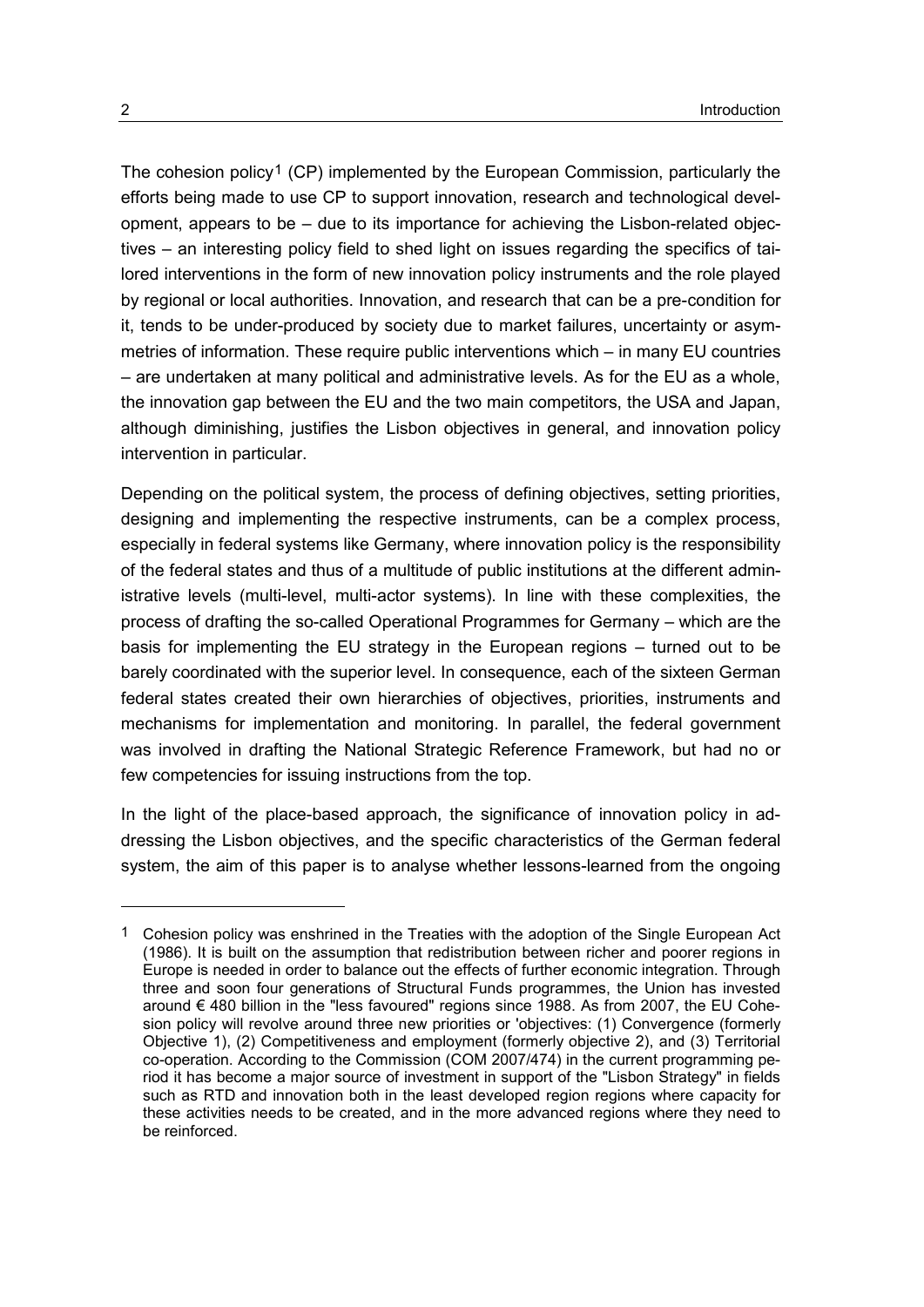implementation of cohesion and structural policy instruments in Germany can be used to identify starting points for a reorientation of the European cohesion policy framework following the concept of the place-based approach for the period from 2013 onwards. The paper is structured as follows: in the following section the place-based approach and its implications for policy implementation is shortly described, followed by a discussion of the links between this approach and the RTDI (research, technology, development and innovation) orientation of recent cohesion policy, and the formulation of research questions. Section 3 is devoted to an analysis of EU cohesion policy in Germany and the identification of experiences which could be used for a reorientation of European cohesion policy following the concept of a place-based development policy from 2013 onwards. The final section 4 summarises the findings and draws conclusions about the lessons which could be learned from the German experiences for new cohesion policy approaches.

# <span id="page-6-1"></span><span id="page-6-0"></span>**2 Theoretical and conceptual approaches**

#### **2.1 The place-based approach to regional development**

The policy concept of the place-based development approach, what the OECD calls the "new paradigm of regional policy" (OECD 2009), has been experimented with in various parts of the world in the past two decades. Its general objective is to reduce persistent inefficiency (e.g. underutilisation of resources resulting in income below potential in both the short and long-run) and persistent social exclusion (primarily, an excessive number of people below a given standard in terms of income and other features of well-being) in specific places. Places are usually defined as "functional regions". Barca (2009) defines place – within the context of a policy – as a social concept, a contiguous/continuous area within whose boundaries a set of conditions conducive for development apply more than they do across boundaries. According to Barca (2009: 5), a *place-based development policy* can therefore be defined as:

- a long-term development strategy whose objective is to reduce persistent *inefficiency* (underutilization of the full potential) and *inequality* (share of people below a given standard of well-being and/or extent of interpersonal disparities) in specific *places;*
- through the production of bundles of *integrated,* place-tailored *public goods and services*, designed and implemented by eliciting and aggregating *local preferences and knowledge* through *participatory political institutions*, and by establishing linkages with other places; and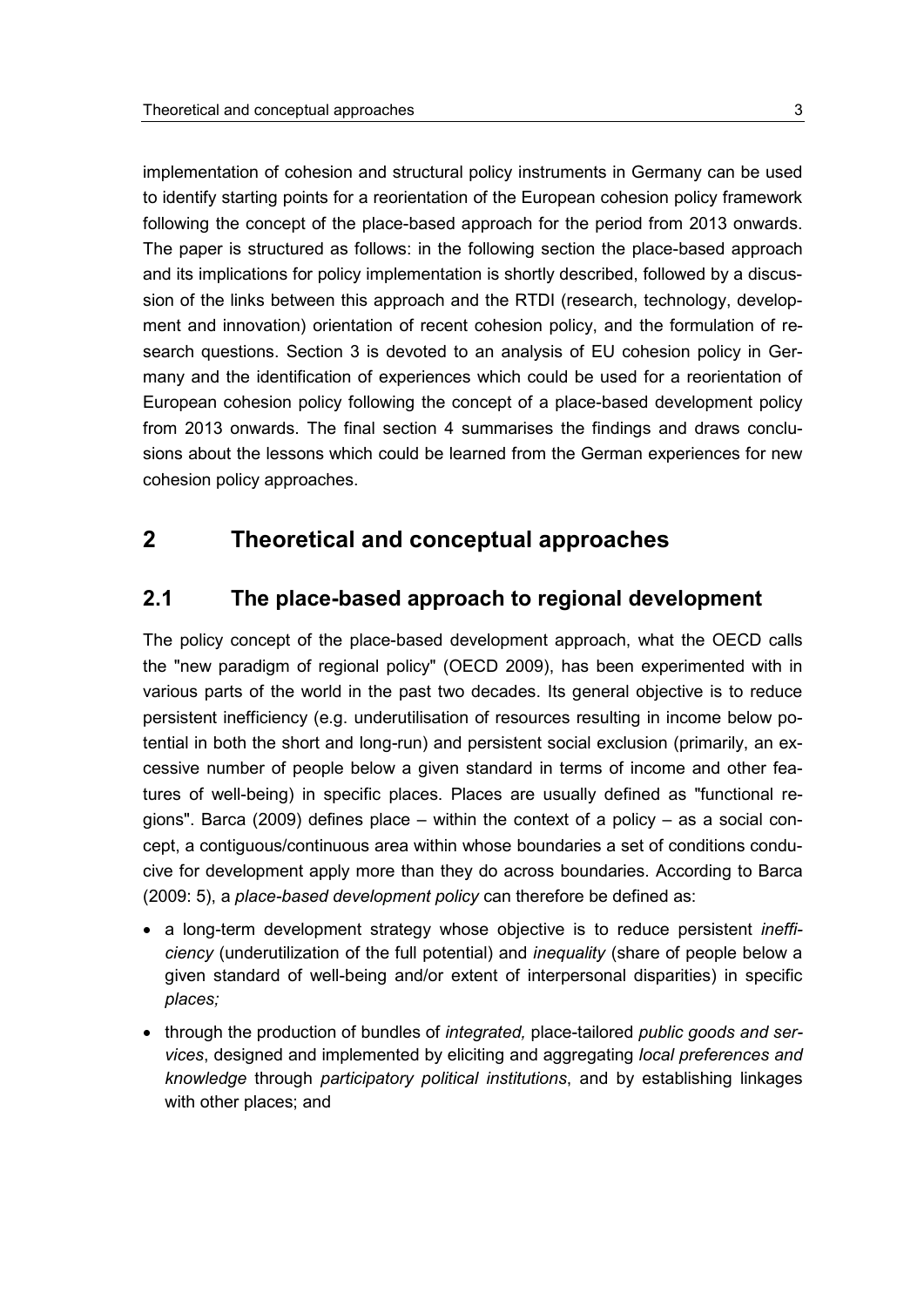• promoted from outside the place by a system of *multilevel governance* where grants subject to *conditionalities* on both objectives and institutions are transferred from higher to lower levels of government.

The place-based approach goes beyond the traditional dilemma of fiscal federalism whether to decentralize or centralize any given public function. Central elements of this approach are that the responsibility for policy design and implementation is allocated among different levels of government supported by both contractual relations and trust, with a role being played by special-purpose organizations (agencies, public-privatepartnerships, etc.). More specifically, the authority governing the exogenous intervention sets the priorities, rules and general objectives for using the funding provided, leaving it to lower levels of government to implement these principles according to the context as they see fit. This requires an intelligent coordination mechanism between the different policy levels and flexible forms of exchange, negotiation and mutual learning. According to the Mission statement of the Territorial Development Committee of the OECD (2009a) such a strategy "is place-based, multilevel, innovative and geared to different types of regions", and aims at institutional building/strengthening, improving accessibility to goods, services and information, promoting innovation and entrepreneurship.

The place-based approach has recently been singled out by Barca (2009) within the context of an agenda for a reformed cohesion policy. In the so-called Barca-Report it is argued that the approach can be particularly effective since it responds to the need for tailoring interventions and economic institutions to local conditions; a need that has been forcefully stressed by recent advances in the theory of growth and development. Further, a place-based approach – under which the Union sets the framework for intervention in support of regional development and jurisdictional Regions and Nation-States have responsibility for designing it and for selecting the regions and projects supported - is the only policy model that is compatible with the EU's hybrid form of government and limited democratic legitimacy.

One of the most important fields of public intervention under the Cohesion policy framework is – according to the Community strategic guidelines and in line with the renewed Lisbon strategy – certainly the priority "encouraging innovation, entrepreneurship and the growth of the knowledge economy by research and innovation capacities, including new information and communication technologies". Koschatzky and Stahlecker (2010) point to the merger of cohesion policy with the Lisbon agenda and the adoption of a much stronger focus on knowledge and innovation, In consequence, the former balance-oriented European (and subsequently national) regional policy converted to a new policy in which both the sometimes contradictory objectives 'conver-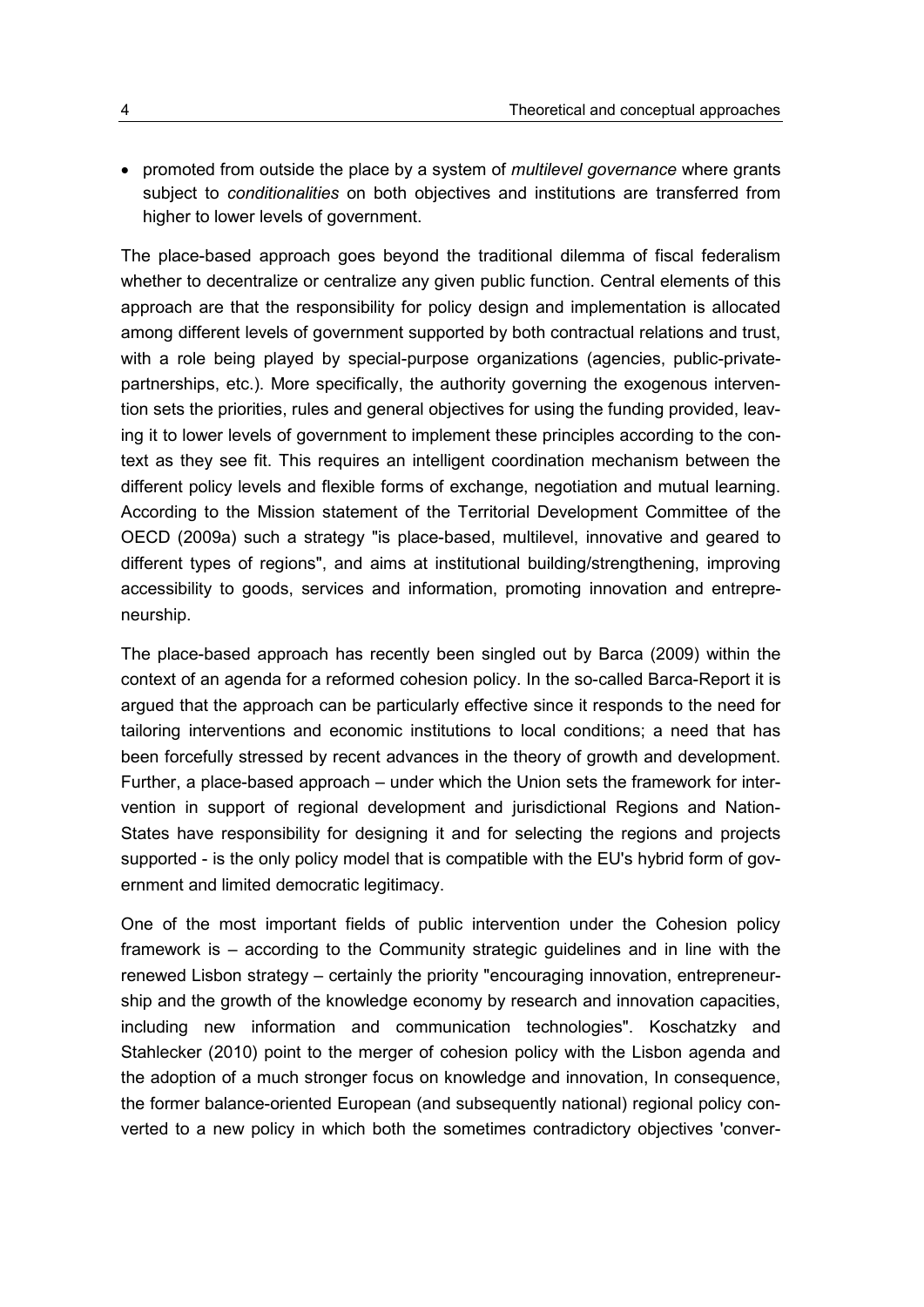gence' and 'growth' are equally combined and pursued. The total budget for cohesion policy which is available for the period 2007-2013 amounts to EUR 347 billion, complemented by national co-financing of about EUR 160 billion.

# <span id="page-8-0"></span>**2.2 The place-based approach and its linkage to regional RTDI policy**

As pointed out above, the local place and the region becomes the focal point for public policy interventions, particularly under the Cohesion policy framework. For instance, place-based policy targets specific neighbourhoods or communities for integrated interventions that respond to location-specific challenges, and engage fully the ideas and resources (Bradford 2005). The aim is both better government policy and more efficiency. In political terms, the place becomes a locus for the mobilization of collective action. With regard to innovation, the process typically involves *promoting the place* as a knowledge center. Thus, regions or the places can be regarded as key actors in the definition of technology and innovation strategies, and the design and implementation of the respective measures and instruments.

Possibilities and opportunities of the implementation of policy instruments and measures towards certain locations are particularly discussed in regional policy concepts. According to Kulke (2004), regional policy strategies are more than the adoption of policy instruments in microeconomic activities. In fact, they constitute a bundle of measures aiming at one or more policy goals (e.g. raise the employment of a region, the competitiveness or the technological capability). In parallel, incentives for the settling of private economic activities are implemented, the construction of the physical and institutional infrastructure as well as transport and communication networks are established. With a view to regional RTDI policy measures, the funding of research institutes, technology transfer centres, single-firm R&D and innovation funding, joint research activities as well as networks, cluster-related measures and the support of regional innovations systems are the most popular approaches.

The intervention of the government in technological development and innovation – be it on a regional or national level – is not indisputable (Dreher 1997, p. 26-31). The "market failure" rationales in RTDI policy are dominant for neoclassical welfare economics as a meta-rationale for government action and inaction (Laranja et al. 2008). Despite alternative perspectives such as "learning failure", for example, the dominant discourse of public policy intervention in all policy spheres continues to be very much framed by the view that policy intervention is justified only in circumstances where markets clearly fail to allocate resources so as to optimise overall social welfare (Howlett and Ramesh 1993). According to Laranja et al. (2008), typical policies associated with the market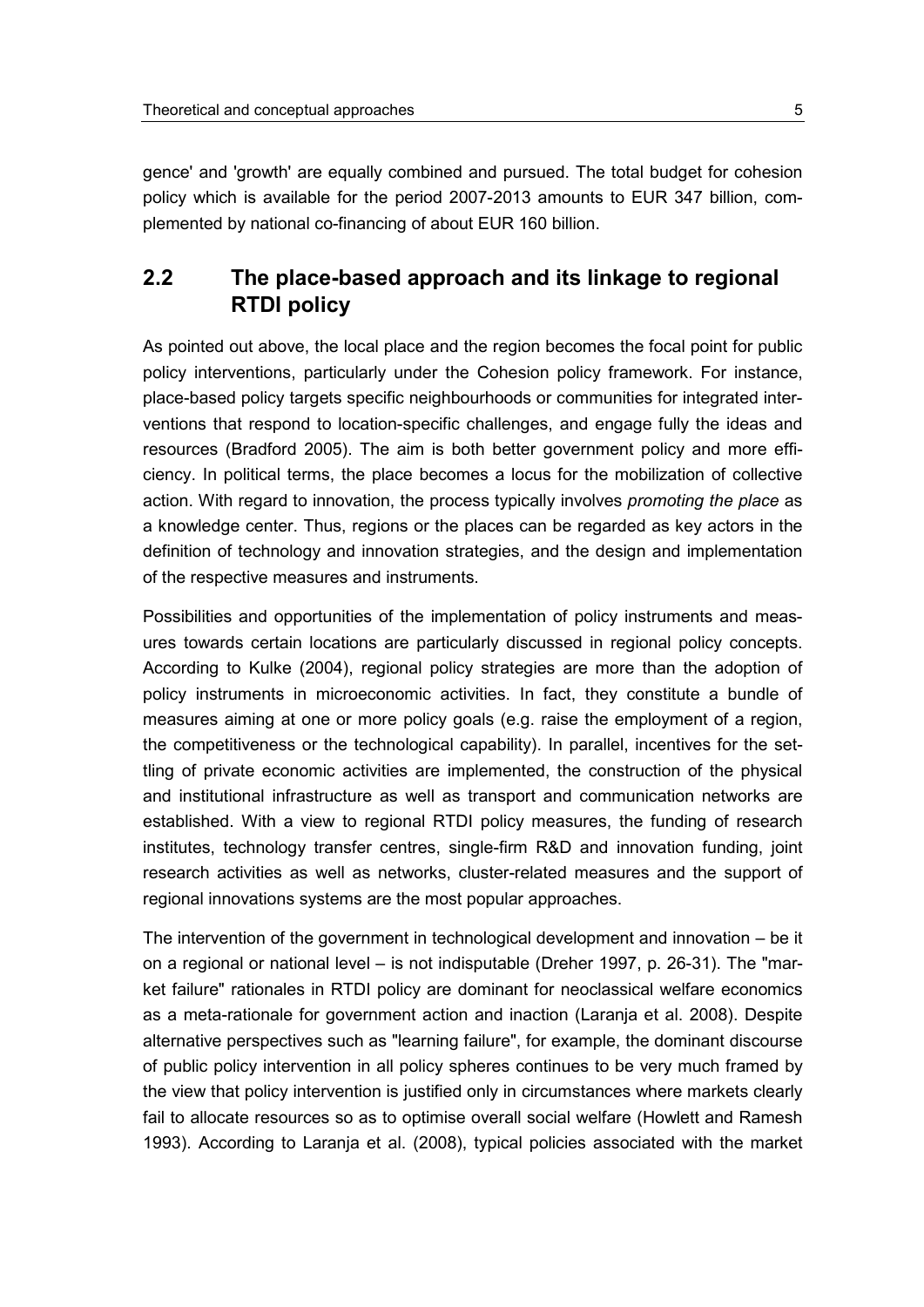failure rationale are those directed at compensating for market failures in the less than optimal allocation of private resources to science and those oriented towards the diffusion and transfer of technology-information.

Another rationale for regional RTDI policy can be derived from the so-called systemic institutional approach to innovation. These systemic institutional approaches accept that beneficial externalities are created because of the non-rival nature of technology. But these approaches are seen as being specific to the institutional context that promotes and shapes the learning interactions. These approaches have latterly taken a regional turn, emphasising the importance of "institutional thickness" and governance structures underpinning regional innovation "systems" or "networks" (Amin 1999, Cooke et al. 1997).

The concept of regional systems of innovation was first developed by Cooke (1992). A regional innovation system can be understood as a concentration of interacting private and public organisations, formal institutions, and other organisations that function according to organisational and institutional arrangements and relationships conducive to the generation, use and dissemination of knowledge (Doloreux 2004). According to Asheim and Coenen (2005), it consists of a knowledge and institutional infrastructure supporting innovation within the industrial structure of a region. Regional systems are not national systems in miniature, but respond to different rationales, institutional and governance settings which can be found at the sub-national territorial level. This can be provinces and federal states, any functional spatial entities like metropolitan areas, or any other places within a country exhibiting functional or systemic characteristics. It is a distinct element of the concept that a region or a place does not offer all factors and institutions necessary for innovation, but that it is a part of a superior, i.e. national system, and has to cooperate with other regional or national systems in order to merge all necessary resources at the specific territory (Cooke et al. 2004, Asheim and Gertler 2005).

An important part of the (regional) innovation system is the research system which overlaps with the former to a certain extent, but comprises research aspects which do not have direct impacts on innovation activities. Since research creates new knowledge and improves the already existing scientific knowledge base, the knowledge derived by research activities is an important input in innovation activities. Nevertheless, new knowledge is also created during the innovation process. This knowledge can be specific (and sometimes tacit) and confined to those individuals or organisations which are involved in the knowledge generation process, or it can be of non-specific character, become codified and enrich the general knowledge base.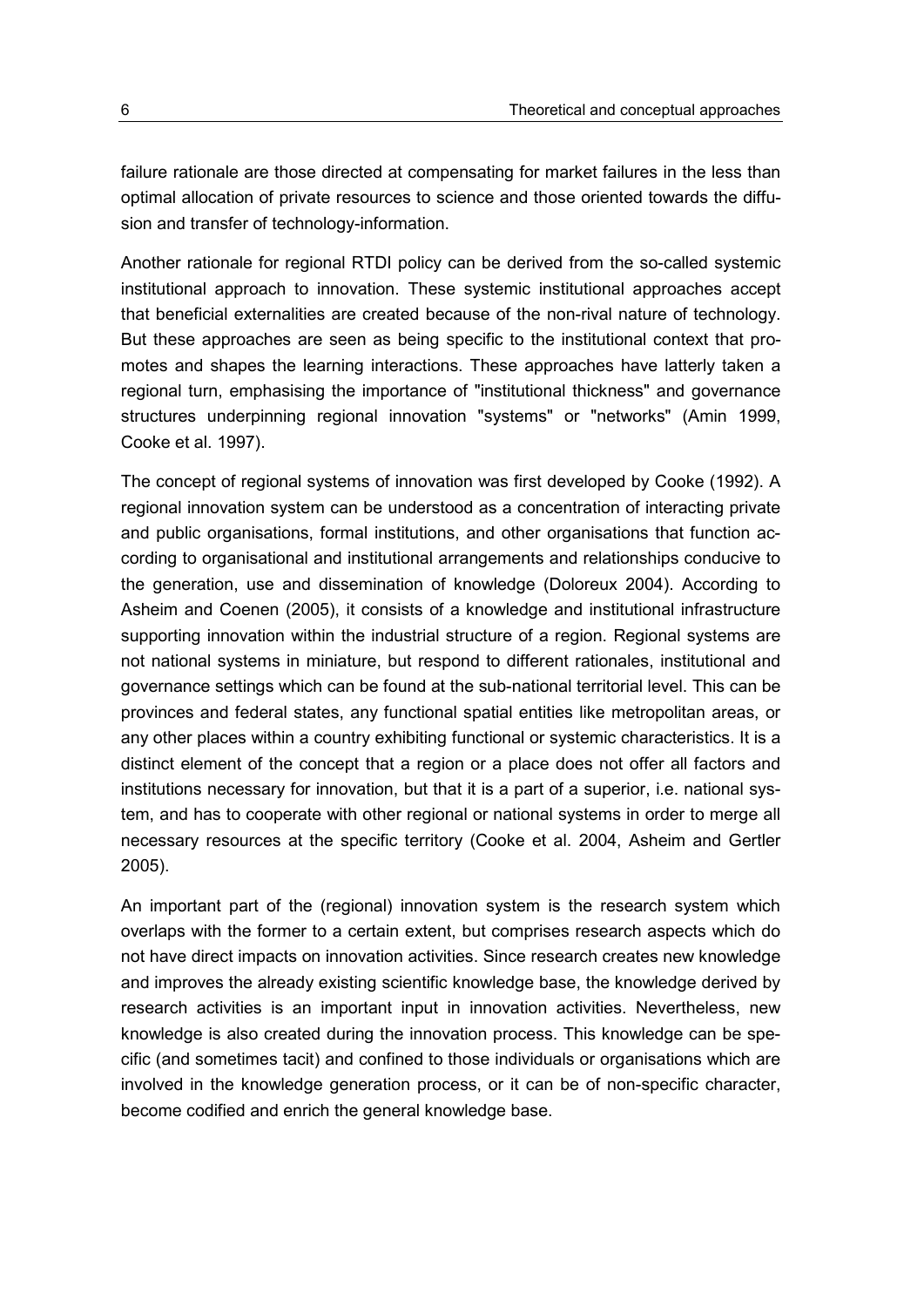The approach of the regional innovation (and research) system emphasises the dynamic, cumulative and social nature of the innovation (and research) process and the network of relationships between the structure of production and the institutional setting in which they are embedded (Asheim and Gertler 2005). Like the concept of the innovative regional milieux (Maillat and Lecoq 1992), a regional innovation system consists of formal and informal networks featuring mutual economic and technological interdependencies. Schätzl (2003) points to the following constitutional characteristics of such networks:

- Formal, informal and social contacts between many regional actors (firms, labour force, clients, and institutions) allow for network action, encourage collective learning and reduce uncertainties in the course of technological change; this may result in the solving of problems, synergies as well as the reduction of transaction costs.
- Regional delineation of networks: crucial for the innovation dynamic is the spatial proximity of the different actors; "face-to-face" contacts, the mobilisation of intraregional human capital, trustful cooperation between mostly small and medium-sized enterprises, flexible supply chains, an innovation-oriented cooperation of business and policy, etc. require regional networks.

In general, the concept of (regional) innovation systems and the network approach (as well as many other national and regional concepts, see for example the cluster approach) stresses the importance of learning in the innovation process and underline the specific character of tacit knowledge and its implications for spatial proximity and the necessity of being embedded in certain spatial contexts for technological development and innovation (MacKinnon 2002). However, whether a regional(-ised) research and innovation policy could be effective depends very much on the concrete policy concept, but also on the ability of the policy-makers to coordinate RTDI policy, especially against the background of a multitude of governance mechanisms and layers that subsist in countries with a federal constitution.

#### <span id="page-10-0"></span>**2.3 Collaboration in RTDI governance: Horizontal and vertical networks**

As already pointed out above, policy measures implemented at the regional level have gained in importance, particularly as regards RTDI policy. According to Koschatzky and Kroll (2007), top-down policy design – in many European countries – has been replaced by bargaining and substantial regional autonomy; regional interests and preconditions for policy measures are taken more and more seriously. In consequence, policy coordination in the form of multi-level and multi-actor governance has become an essential issue in many countries and regions. For Cooke (2002), the term govern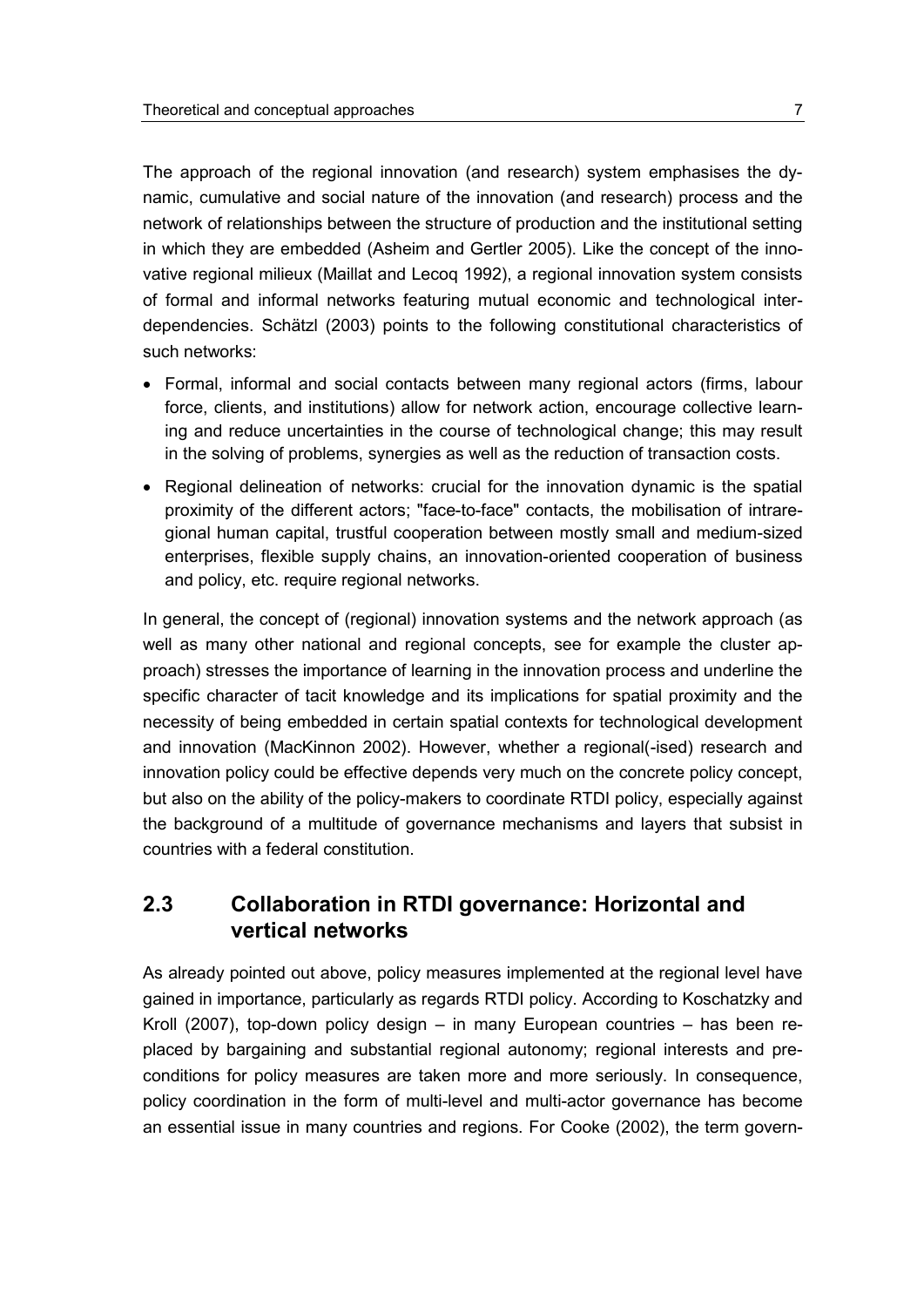ance is the key to the theoretical discussion about the importance of the role that policy and politics play for innovation systems. Fürst (2001) defines regional governance as weakly institutionalised, network-oriented modes of cooperation between regional actors to achieve common goals of regional development. Referring to technology and innovation policy, important goals could be an increase of R&D activities of the industry sector, the exploitation of technological and innovation potentials or an increase of the amount of (innovative) start-up companies. Relevant regional actors could be, for example, universities, technology-oriented enterprises, knowledge-intensive business service firms (KIBS), regional government or administration, project management organisations, intermediaries (e.g. technology transfer offices, venture capital firms) or non-university research institutes.

The term "multi-level governance" refers to actors on the different policy or administrative levels. Particularly EU funding activities or national RTDI policy initiatives implemented at the regional level are often characterised by a mix of quite complex financing mechanisms (co-financing). As for RTDI policy, regional multi-level and multi-actor governance often go hand in hand as some of the most popular funding schemes designed by national governments as well as the EU focus on innovations networks which a priori involve various actors. It is also important to note that, from the regional viewpoint, it is far more necessary in RTDI promotion to interact with other policy fields and administrative levels for which the regional administration is not responsible. This is one example of the so-called multi-level governance in which lower authorities have to coordinate their action with upper policy levels.

The need for improved policy coordination between the regional, national and European level especially in fields like RTDI has been accentuated by many authors (Koschatzky and Kroll 2007, Fürst 2001, Kuhlmann and Edler 2003). However, extensive research is still necessary to find out more about the mechanisms and impacts of different RTDI policy instruments under specific regional conditions. Institutional, technological and political regional path dependencies may result in barriers to (radical) innovation. As a matter of fact, neither does an ideal model of regional RTDI policy exist (Tödtling and Trippl 2005, Isaksen 2003), nor is it adequate to expect that good practices can be replicated without any adjustments.

#### <span id="page-11-0"></span>**2.4 Conclusions and research questions**

The theoretical and conceptual considerations underlined that place-based innovation and technology policy designed and implemented on the regional level is built on collaborative, multi-level governance. One size-fits-all policy delivered from above is not conducive to integrated place-sensitive solutions (Tödtling and Trippl 2005). Govern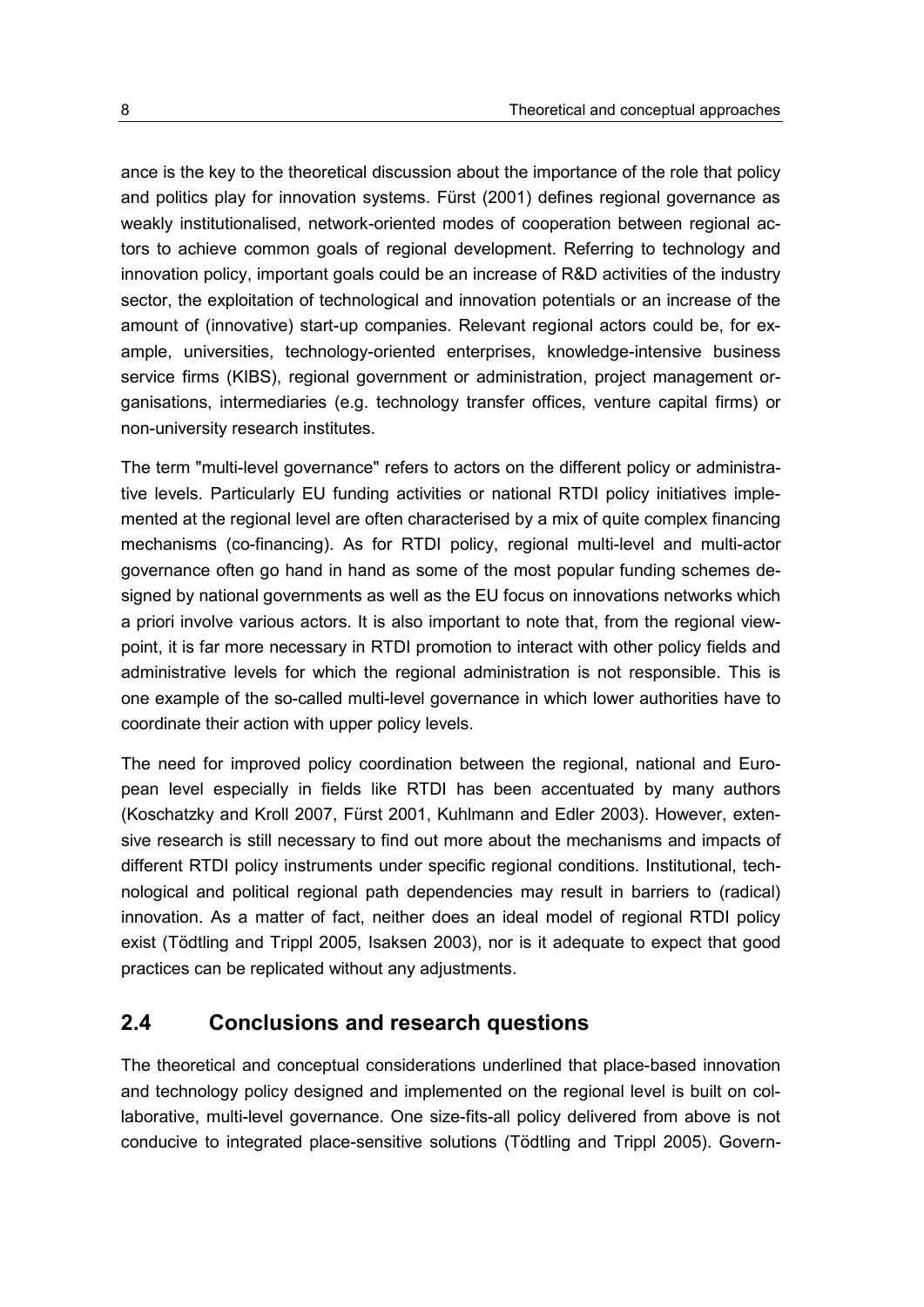ance is about the collective capacity to set policy directions, implement them, and adjust as circumstance warrant (Bradford 2005). Place-based integrated RTDI policies are complex policies with shared responsibilities involving different levels of government, specialized organizations (and private actors) regarding policy design and implementation. While according to the place-based approach the higher policy level is responsible for setting priorities, rules and general objectives, the lower levels have the task of implementation with regard to the specific regional or local contexts. This mix of top-down and bottom-up approaches provides scopes for a stronger contextualization of policy instruments and measures than they could be developed by top-down structures only. Nevertheless, this place-based policy framework is subject to several serious risks. Its chances of success depend on how it is designed and implemented, how risk is reduced and what form of governance and coordination between the different policy levels is adopted. These are important issues for cohesion policy, particularly in a decentralised environment like Germany.

The ongoing European cohesion policy in the period 2007-2013 was not yet able to adopt the principles of the place-based development policy approach, because the Barca report was only published in 2009. Nevertheless, especially federal systems or nations with a set of autonomous provinces fulfil certain criteria of the interaction between higher and lower (national) policy levels. It seems therefore worthwhile to analyse the experiences with priority setting, implementation and coordination of cohesion policy in a federal system like Germany. Against this background, the major research question the paper tries to find answers to is whether the recent experiences from German cohesion policy formulation and implementation allow to identify starting points for the future design of European cohesion policy according to the principles of the place-based approach. Additionally, the following questions will be addressed:

- How can policy interventions be tailored according to specific regional and local needs?
- How do the different policy levels interact in the way of multilevel governance and how are coordination mechanisms and learning processes between these levels organised?
- Which role does innovation play in this decentralized cohesion policy framework and is this policy objective a specific challenge in the framework of place-based policy approaches?
- What can be learned from the German experiences with regard to a pronounced context specificy in policy instruments, to the necessary coordination arrangements and to learning exchanges between the different policy levels?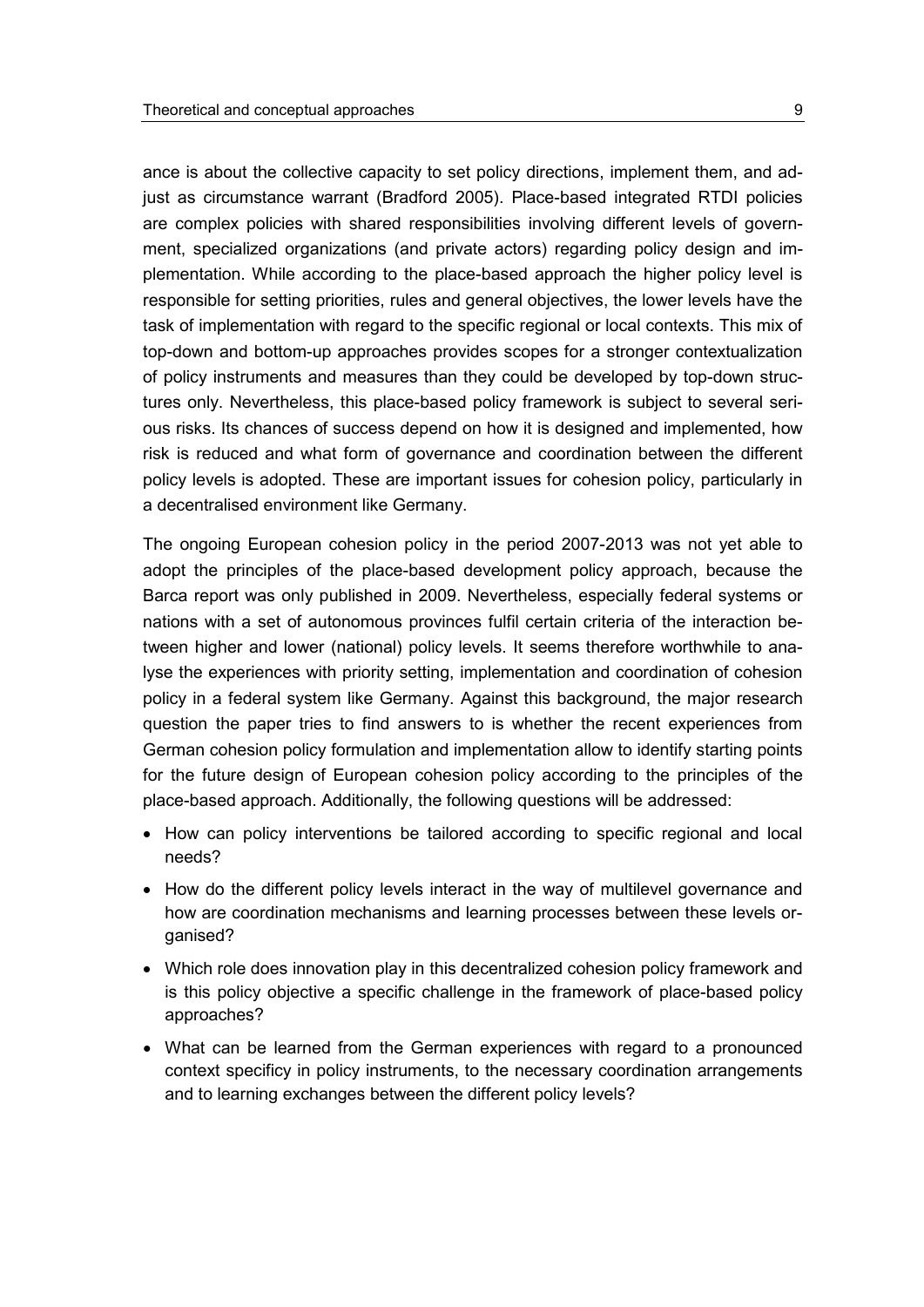By integrating these different aspects, the analysis will contribute to the increasing interest in the efficiency of cohesion policy in a multi-actor, decentralised environment with a bottom-up approach.

# <span id="page-13-0"></span>**3 Analysis of the ERDF funding procedures in German regions**

## <span id="page-13-1"></span>**3.1 Methodological approach**

As mentioned above, the place-based approach underlines that the responsibility for policy design and implementation is allocated among different levels of government, with a role being played by special-purpose organizations. In the federal system of Germany, the different levels are the federal level (Bund), with the Ministry of Economic Affairs and Technology having the competency for the administration and coordination of the European Regional Development Fund (ERDF) and cohesion policy, the federal states, having the competency for the strategic design and implementation of the operational programmes (OPs), and below the federal states the administrative districts (Regierungsbezirke) with the regional councils pursuing different administrative tasks, like budget-administration, controlling and approving of funding proposals, and finally organizations on the local level being responsible for the implementation of concrete measures, like firms, universities, agencies for business or technological development, the local administration, etc. On the whole, these different political-administrative levels are responsible for the different "places" playing a certain role within the ERDF funding procedure (nation, region (=*Bundesländer*), administrative districts, counties and cities).

For the empirical investigation of this paper, the administrative hierarchy of the federal system of Germany appears to be crucial for understanding the political and administrative procedures related to the design and implementation of the ERDF structural funds. The following empirical analysis is based on quantitative and qualitative data and information provided by the different funds administrations (regional level) for the ERDF in Germany. This information had been gathered within the context of the elaboration of the 2009 strategy report on the status of the implementation of structural funds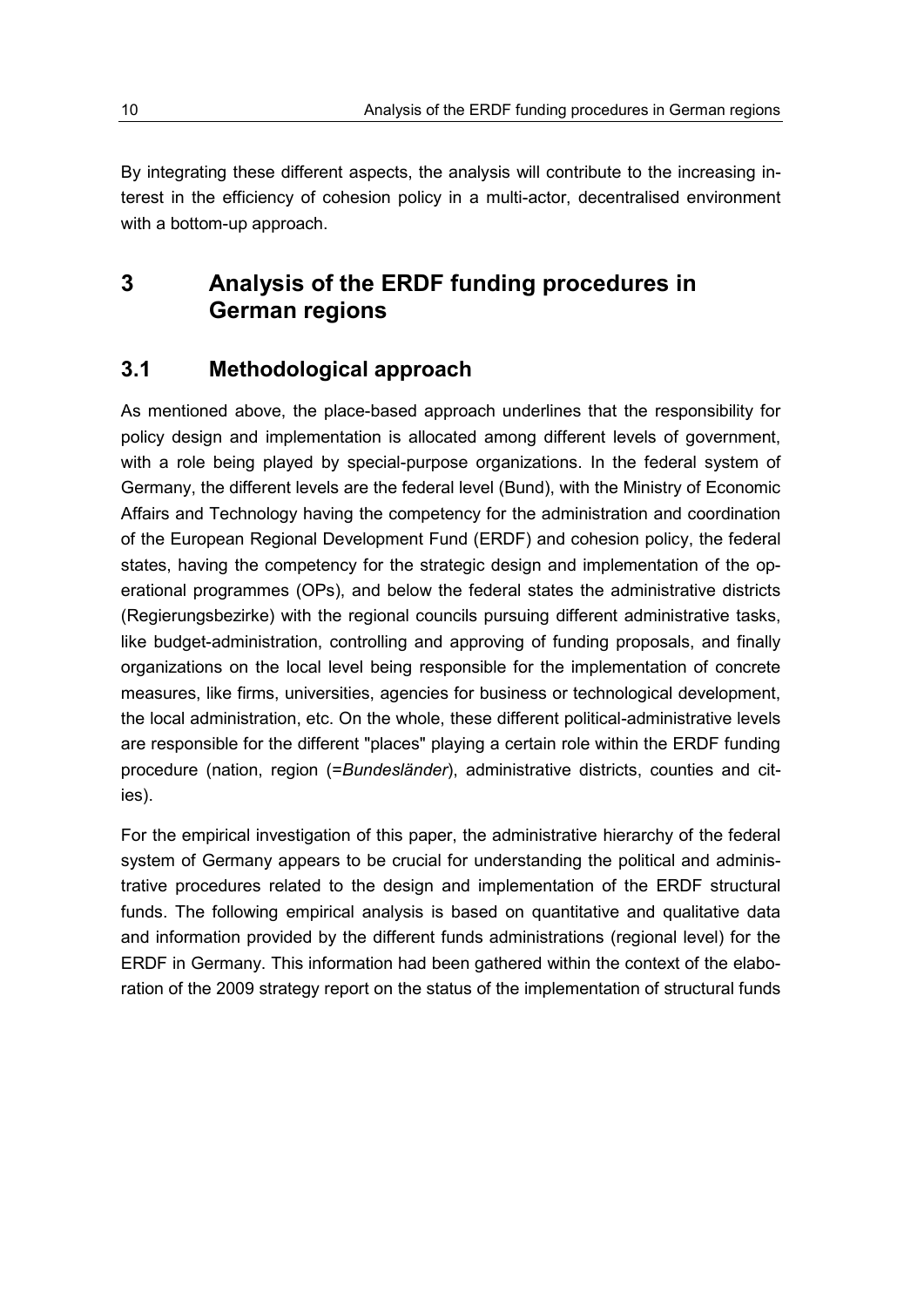and the results achieved.<sup>[2](#page-14-1)</sup> For the report, all 18 German Operational Programmes of the ERDF (as well as 18 OPs for the European Social Fund (ESF)) were analysed indepth. Here it was necessary to form uniform categories in order to bring the great variety of heterogeneous descriptions in the Operational Programmes under a common linguistic denominator. These categories form the framework for the classification of the promotional activities and instruments of the Operational Programmes and their evaluation.

# <span id="page-14-0"></span>**3.2 The place-based approach in terms of tailoring interventions**

In general, cohesion policy in Germany is oriented to the overall goals of accelerating the convergence process and strengthening regional competitiveness and employment. Based on the regional differences in development levels, the first overall goal holds true, especially for the east German (convergence-) regions; the focus of structural promotion for all other regions is the increase of regional competitiveness and employment as well as overcoming still existing structural problems or supporting structural change in individual sub-regions.

The investigation of the contributions of the Operational Programmes to strategic goals like promotion of innovation, development of knowledge-based society, or enhancement of the attractiveness of regions for investors, and the three cross-cutting targets (sustainable development, reduction of regional disparities, equal opportunities) has shown that the European Structural promotion in Germany in the ERDF (as well as in the ESF) is outstandingly linked with all relevant national initiatives and programmes. The programmes are designed to complement the existing national programmes and initiatives and thus demonstrate synergy potentials with them.

However, due to the fact that the strategic goals of the Lisbon Strategy as well as important national initiatives (e.g. High-Tech Strategy, SME initiative of the federal gov-

 $\ddot{\phantom{a}}$ 

<span id="page-14-1"></span><sup>2</sup> The general background is that at the end of 2009 the Member States of the European Commission had to submit a strategy report indicating the status of the implementation of structural funds and the results achieved. Starting from the general objective of strengthening the economic and social cohesion of the enlarged European Union, the contributions of the structural funds interventions to the priorities of the National Strategic Reference Framework have been presented. In addition, the contributions to the overall aims and strategies of the European Union, as manifested in the further developments of the Lisbon Strategy, the Göteborg Strategy and the European Employment Strategy, were reported as well. The report was compiled by Taurus Eco Consulting Trier together with Fraunhofer Institute for Systems and Innovation Research Karlsruhe on behalf of the German Ministry of Economic Affairs and Technology.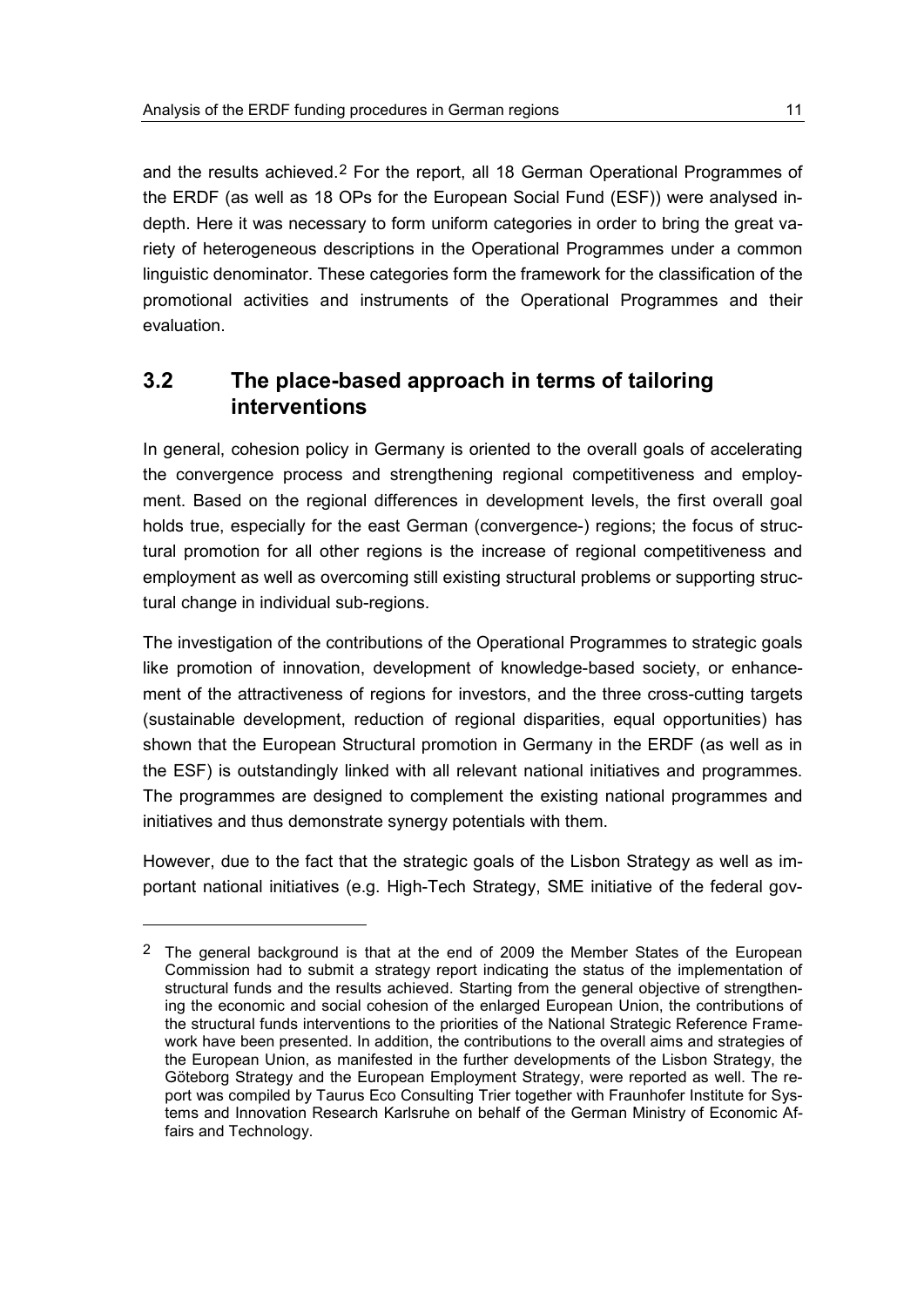ernment) and even the National Strategic Reference Framework (NSRF) are quite universal, there is still room for tailored interventions from the regional point-of-view. Obviously, the strategic goals and frameworks can – due to their variety and relationship to specific regional strengths and weaknesses – take the special problems and potentials in the regions very well into account. The mixture of (modern) promotional instruments that can be observed in German regions provides targeted offers for the entire range of problem-, technology-, branch-, human resources- and also infrastructure-related promotional needs.

The combination of the different instruments applied and priority-setting in the regional programmes are designed to meet the region-specific requirements. For instance, regarding R&D and innovation potentials, bottlenecks in the innovation-fostering infrastructure and concrete branch-specific needs and technological priorities are different in each region and sometimes addressed by different instruments. Although, the whole spectrum of the technologies and branches regarded as drivers of growth are covered in the German ERDF programmes. Growth drivers and future(-oriented) sectors for German economic development lie particularly in knowledge-intensive production and service sectors, which are mostly regionally concentrated (Gehrke et al. 2010). Examples for German growth drivers are the various areas of mechanical engineering and automotive construction (with huge potentials in the state of Baden-Württemberg for instance), the transport and logistics branch (Bavaria), chemical industry (Northrhine-Westphalia, Saxony-Anhalt) as well as the high-tech branches (e.g. micro-systems technology, nanotechnology, ICT and biotechnology), renewable energies, the health system and the creative and cultural industries.

Tailored interventions to address the specific needs and characteristics of a region can also be observed in the field of network and cluster promotion and the horizontal objectives. In Germany, the promotion of clusters and innovation networks represents an integral part of national structural policy. The central starting points thereby consist in shaping company collaborations along increasingly systematic and strategic lines. Based on the strengths, weaknesses, opportunities and threats (SWOT)-analyses and complementary investigations carried out by different regions, promotion is geared to the specific competence fields and strengths of the states, respectively of regions within the states, in certain sectors, technologies or leading markets and should "strengthen strengths" as well as hone the competence profiles. Further to differences as regards the concrete branches or technologies to be supported by cluster initiatives, the process on how clusters are selected and respective initiatives are implemented differs as well (top-down selection process with the regional Ministry making the decision, e.g. in Bavaria, vs. selection processes in a cluster competition, e.g. Hessen, Northrhine-Westphalia, Baden-Württemberg) (Kiese 2008).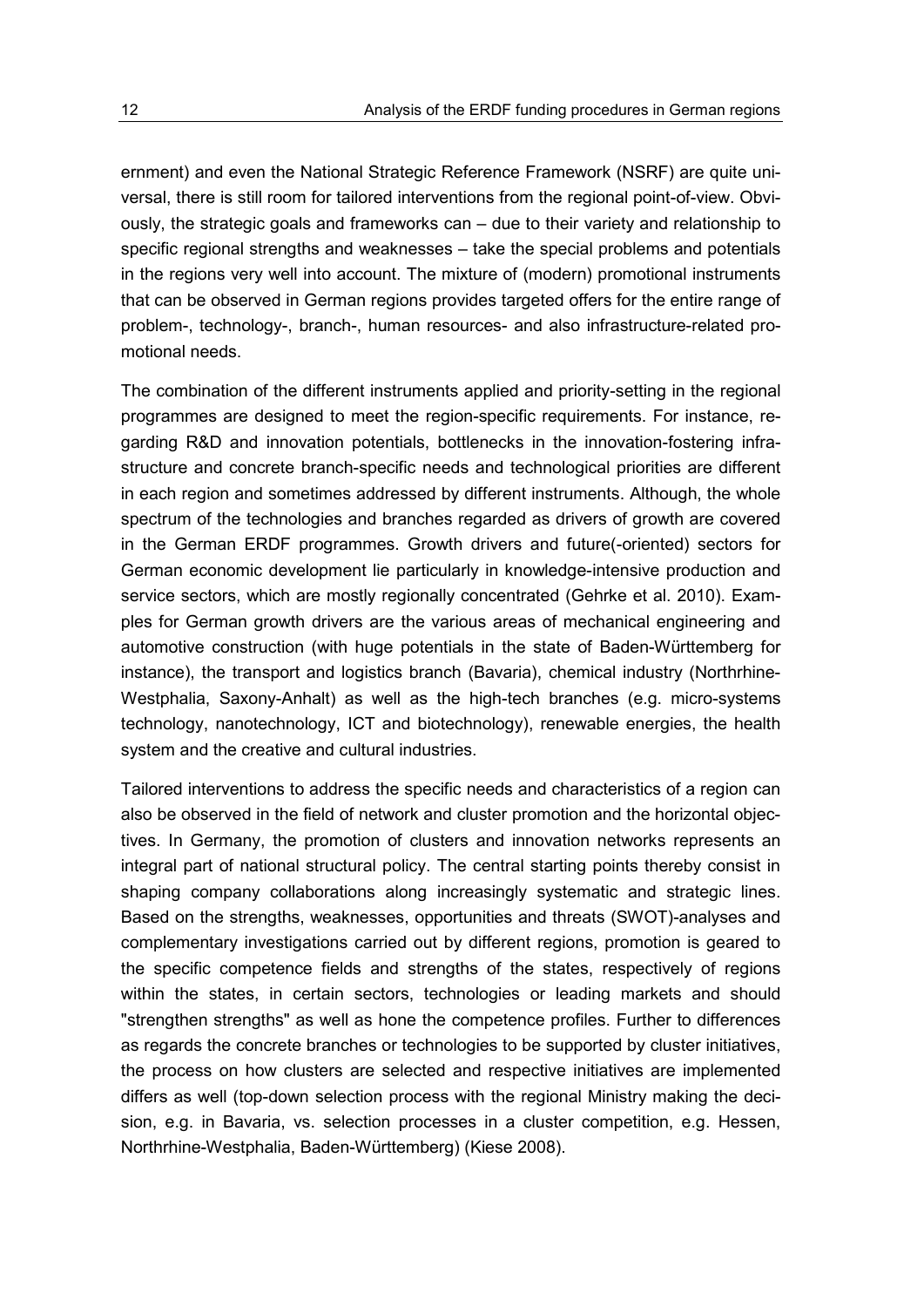As for the cross-cutting goals, tailored interventions are observable as well. Under the horizontal objective "sustainable development" for instance, the expansion of renewable energies, increase of energy efficiency, prevention of flood water risks, coastal and avalanche protection measures, largely depends on regional pre-conditions (and surely the political will to these priorities). Furthermore, depending on the pre-existing policy-mix, a tendency towards combining different instruments to address a multitude of goals can be observed (e.g. qualification of senior employees and new modes of working organisation, support of productive investments in combination with energy efficient technologies). The horizontal goal "sustainable urban development" appears to be a further example on the existence (and importance) of region-specific interventions: The activities of urban development and conservation promote the improvement of the supply structure of socio-cultural and recreational facilities. As a complement to the enhancement of the "hard location factors", in the current funding period the focus is being increasingly directed towards improving the "soft location factors" in the towns and regions, in order to increase the attractiveness as places to live and work. These action areas include activities in the sectors social infrastructure, urban governance and urban transportation.

# <span id="page-16-0"></span>**3.3 The place-based approach in terms of multilevel governance and coordination**

In line with the "Lisbon-orientation" of the cohesion policy, the European Commission deliberately retreated from the programming of the regions and the implementation of the individual measures: instead, the Commission concentrates on the strategic direction of the cohesion policy. However, the Commission still formulates concrete guidelines, for instance regarding the abidance of the Lisbon appropriation, which was central for the approving of the Operational Programmes. For this purpose, a special code system was provided. Notwithstanding, the strategic governance of the reformed cohesion policy resulted in a field of conflict of the regional approaches for the determination of the funding priorities in relation to the overall European objectives (Becker 2009). In the whole, regional- and infrastructure policy of the EU member states and its regions have to be adjusted to the European guidelines. Specific regional funding priorities have to be subordinated to the European objectives which are quite broad and universal (e.g. increase the competitiveness and innovativeness of the industry). Under this framework, the regions (and countries) are in a position to act quite autonomously – though depending on the degree of regional autonomy in a specific country.

In Germany, due to its federal system with shared powers, the particular process of programming and implementation of the ERDF (and ESF) structural funds turns out to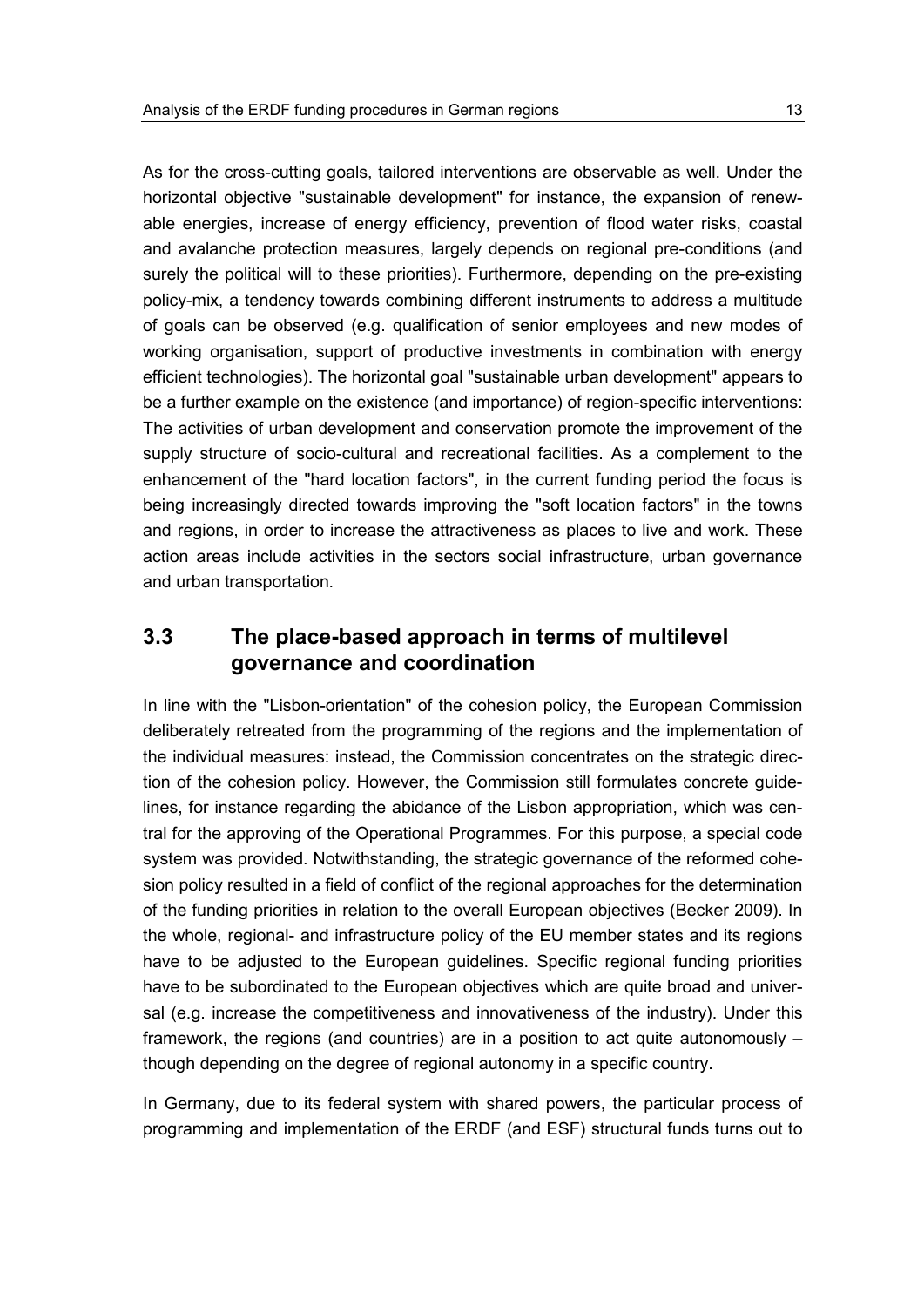be quite complex and risky. Becker and Zaun (2007) underline that in comparing the evolutionary process of the National Strategic Reference Framework of different countries, the handling of legal specification of the structural funds ordinance appears to be quite different in terms of the involvement of all relevant regional, local, societal actors as well as the social partners in compiling the NSRF. For obvious reasons, the governance and coordination of structural funds interventions in a multilevel and decentralised environment forms a major challenge regarding the efficiency of the administration and ultimately the desired output and impact of the funding measures as a whole.

In nearly all federal member states, like in Germany, the implementation of the European regional- and structural policy lies basically within the competencies of the regions (in Germany: Bundesländer). The federal states in Germany adopted the analysis and strategic direction of the NSRF as well, whereas the federal level defined the "superstructure" for the national state (bottom-up approach). In the light of interaction and coordination mechanisms as well as the organisation of learning processes, the particular process in the drafting of the NSRF seems to be crucial, as it allows a better understanding of challenges in multilevel policy arenas.

Basically, coordination takes place horizontally, on the federal level and the regional level, vertically between federal level and regional level (federal states), the regional level and the district level (administrative districts<sup>[3](#page-17-0)</sup>) and between the districts and the executing agencies on the county/local level (e.g. agencies for business or technological development, universities/higher education institutions, firms, local administrations, etc.). Thus, all political and administrative levels are somehow involved in the implementation process. On the federal level, the leading federal department is the Ministry of Economic Affairs and Technology (BMWi) which coordinates both structural funds (ERDF, ESF), i.e. it coordinates the national position regarding overall topics for the structural funds between the federal level and the federal states, it bundles the interests and priorities and represents these at the committees responsible for the EU structural policy at the European Council and the EU Commission. Relating to the ERDF the BMWi acts as coordinating unit with respect to all ERDF related topics and is the major contact for the Commission as well as federal states on the national level. Further federal departments pursuing a coordinating role are the Ministry of Labour and Social Affairs (department in charge for the ESF), the Ministry of Transport, Building and Urban Development (department in charge for the ERDF federal programme "Transport"), the Ministry of Finance (in charge for financial control), as well as three ministries con-

-

<span id="page-17-0"></span><sup>3</sup> In the three federal states Berlin, Bremen and Hamburg (city states) administrative districts are missing.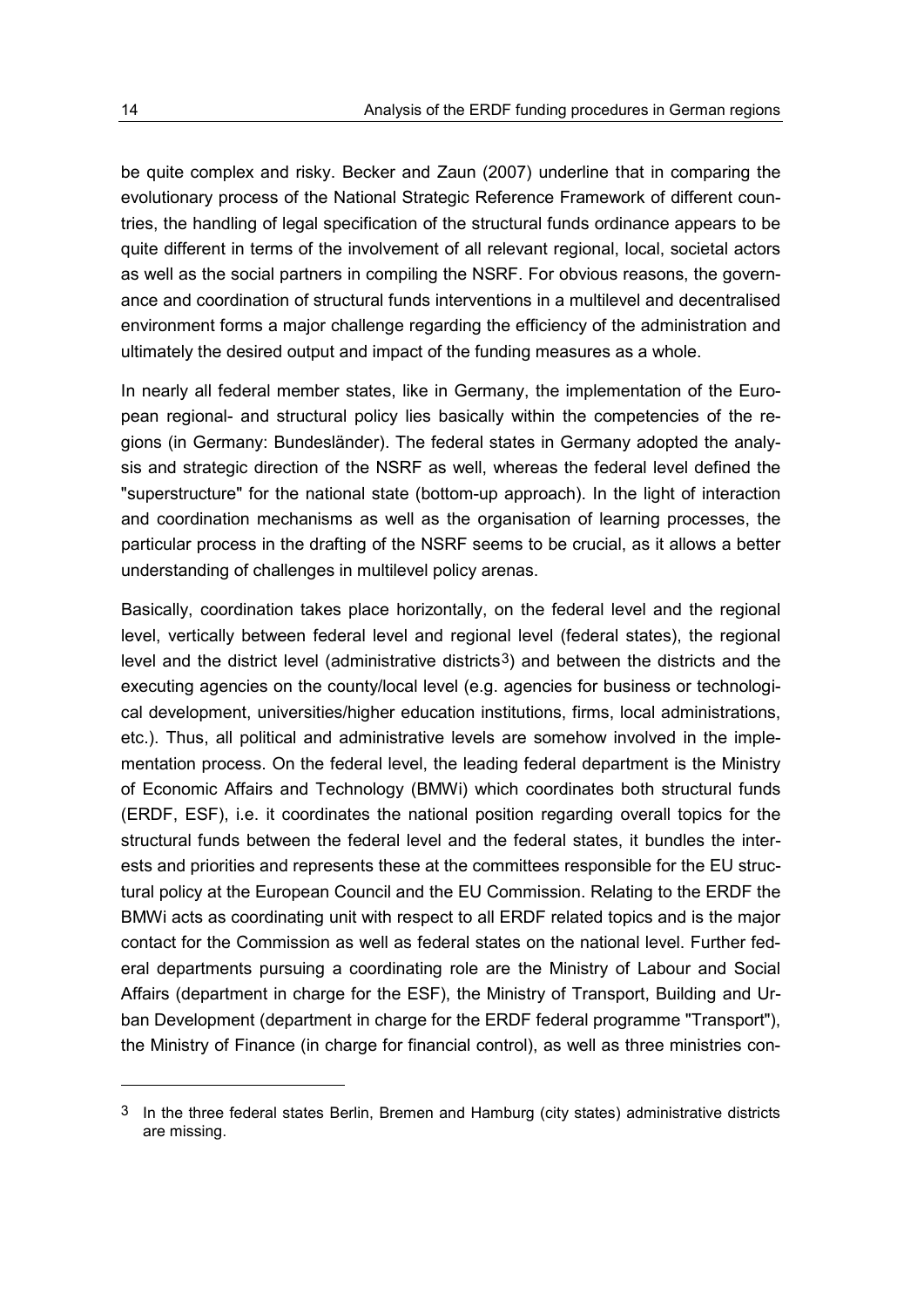tributing to the implementation of the cross-cutting objectives (the Ministry of Education and Research, the Ministry of Environment and Nature Conservation and the Ministry of Family, Seniors, Women and Youth).

Vertical coordination – between the federal level and the level of the federal states – primarily occurs between the BMWi and the respective ministry in charge of the funds administration. Depending on the administrative setup of the region, the funds administration units in the federal states are usually established at the Ministries of Economic Affairs, sporadic also at the Ministries in charge for Science, Research, and Education. Coordination in relation to the implementation of the operational programmes during the funding period is formally organized by bi-annual meetings of the programme managers (ESF and ERDF) with the BMWi, the steering group and the social partners (possibly under participation of the Commission). Topics relate to the current implementation status of the OPs, methodological issues, like indicators selection and measurement aspects, handling of guidelines/specifications put forward by the Commission (often at short-notice), presentation of best practices, discussion of documents submitted by external evaluations – if any. Apart from these meetings, coordination takes place in the course of additional tasks forces (study groups), for instance established in the fields of indicators, gender/equal opportunities, environment, urban development, etc. These task forces are moderated by the BMWi, or a selected person from the funds administration of a certain federal state (e.g. a unit within the funds administration being in charge for a certain measure or initiative). These formalized meetings and coordination efforts pursue primarily three major objectives: on the one hand, the BMWi fulfills its function as the national administration body and is responsible for reporting to the Commission, on the other hand coordination is needed due to quite heterogeneous approaches, strategies, and implementation procedures in the regions – which go back to the drafting of the OPs. Third and closely linked to the second objective, policy learning appears to be crucial, as similar policy objectives are sometimes addressed by different policy instruments or tools and as a rule in combination with a multitude of other instruments (policy mix).

Finally, the regional and the local level are closely interlinked within the context of policy implementation. The funds administrations from the regions usually delegate certain tasks and procedures (e.g. examination of applications, advise of possible funding recipients, accounting and financial controlling, project monitoring, etc.) to downstream public authorities and therefore make use of special competencies being available on the location.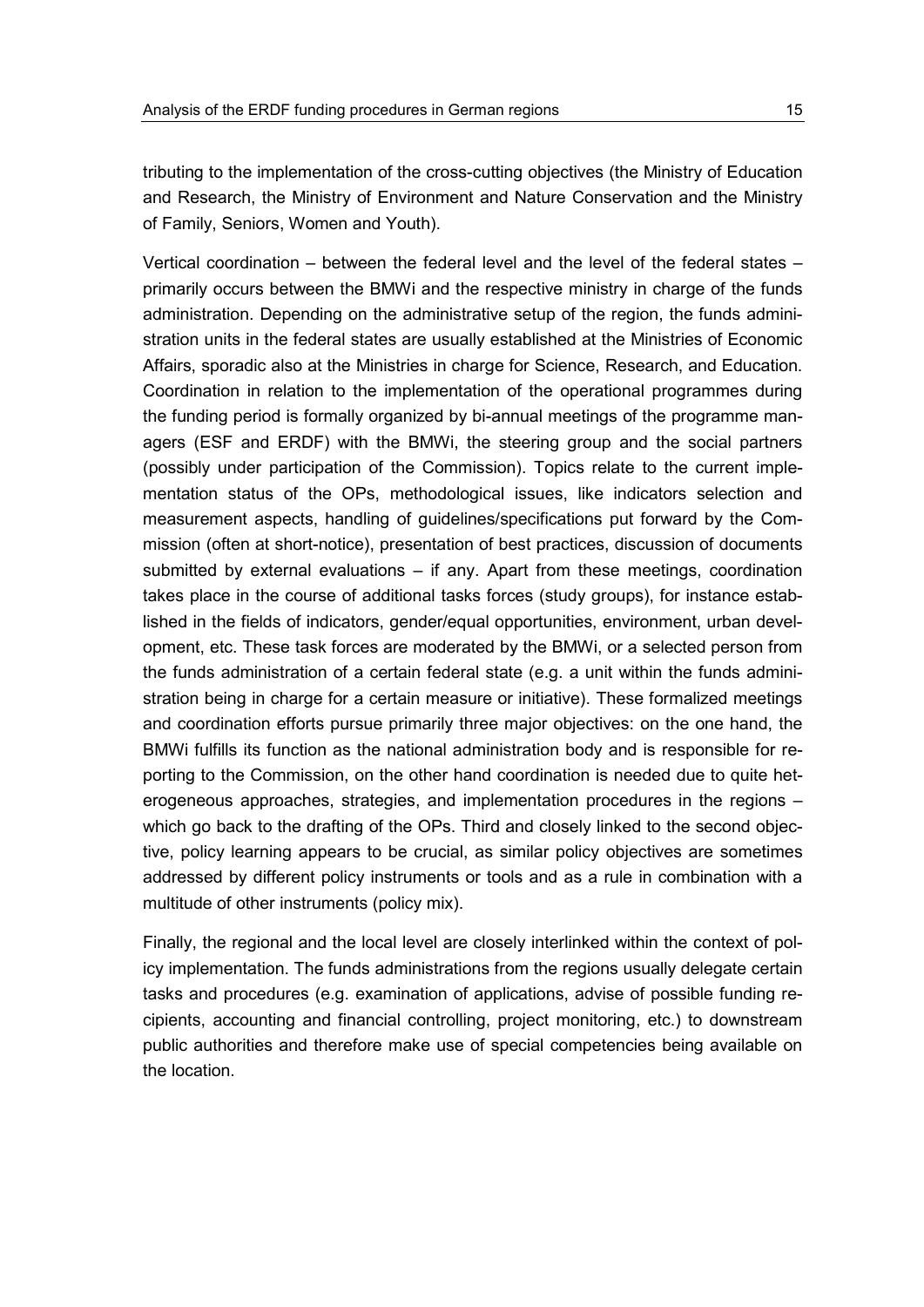# <span id="page-19-0"></span>**3.4 The place-based approach in the light of promoting innovation**

A place-based approach in terms of a "cohesion policy" under which the European Union sets the framework for intervention in support of regional development and jurisdictional regions and nation-states having the responsibility for designing it and for selecting the regions and projects to be supported, according to Barca (2009), should concentrate resources on a limited number of priorities. In line with the "Lisbon-orientation" of the structural policy, innovation has surely been selected as a core priority: *"Placebased interventions, building on the strengths and taking account of the weaknesses of previous experience as regards cohesion policy in this area, could complement policies aimed at developing a European Research Area, by selecting in each region a limited number of sectors in which innovation can most readily occur and a knowledge base built up"* (Barca 2009: XVII). Through such an approach - defined in the current policy debate as "smart specialisation" - the most could be made of the present diversity of industrial agglomerations, networks and further innovation related institutions and organisations.

In the programming and implementation of the ERDF structural funds in Germany, innovation plays a crucial role. Related activities in the ERDF funding scheme in German regions are primarily promoted under the thematic priorities "Promotion of innovation, research and development, knowledge-based regional development and education". The National Strategic Reference Framework (NSRF) which constitutes the national strategy for the German structural funds intervention, refers to these priorities and thus, ascribes these fields of intervention a top priority for Germany as a whole.

The strengths and weaknesses analyses carried out prior to the current ERDF funding period (2007-2013) point out considerable weaknesses in innovation potentials for the convergence regions (Eastern German Bundesländer, without Berlin). Action is needed to strengthen research and development, not only in industry but also in the field of public R&D and networking with the corporate sector. In addition, substantial efforts are required to further develop existing advantages in the area of human resources by investing in education, to which the ERDF can contribute by investing in educational infrastructure.

The promotion of the "Regional Competitiveness and Employment Regions" (RCE regions) (Western German Bundesländer plus Berlin) is based on a better provision of potential factors. This is more about successfully encountering the high international competitive pressure with an increase in (entrepreneurial) reactions, i.e. flexibility and adaptability. The development and realization of new ideas, knowledge and technolo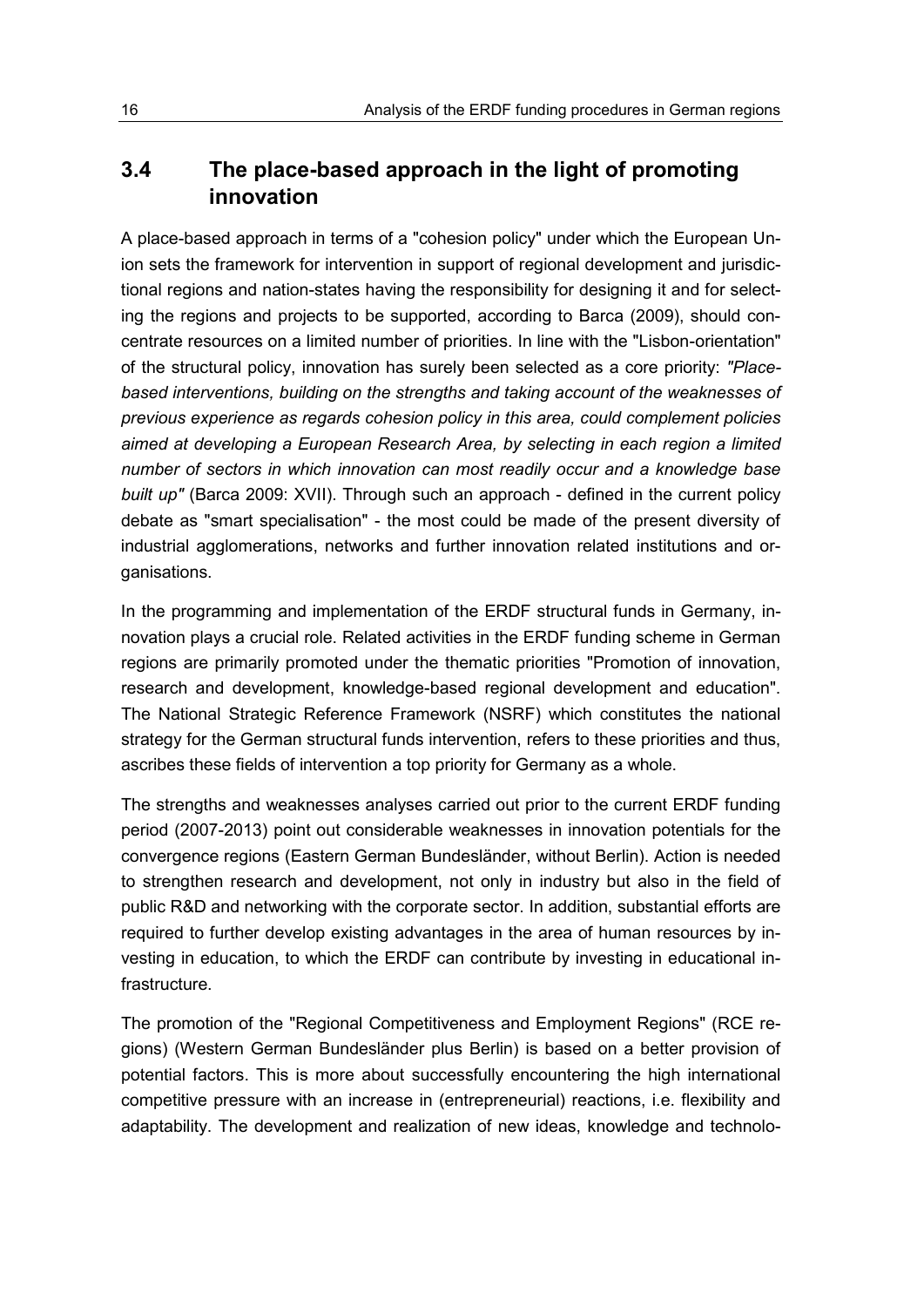gies in marketable products, efficient processes and target-oriented problem solutions are the main development paths in this context ("high road to competition").

With its numerous and varied promotional approaches, which range from fostering R&D and innovation, innovation financing, knowledge and technology transfer via the promotion of networks and clusters, as well as branch-related innovation promotion up to modernization of the research and educational infrastructure, the central core of the Lisbon Strategy will be addressed.

The various promotional contents are closely coordinated and mutually reinforce each other in synergetic fashion. Thus the structural-technical as well as personnel promotion of the non-university research institutions strengthens application-oriented research with reference to specific competences and encourages profile building. This makes them more attractive for cooperation projects with SMEs, which for their part are searching for special skills and partners for their R&D projects and in addition could profit from an improved knowledge and technology transfer. Besides the financial promotion of specific individual R&D (collaborative) projects, in the German ERDF programmes the general improvement of financing conditions for innovations in SMEs by means of special actions to improve access to capital for technology-oriented and innovative (young) firms is promoted.

Approx. € 5 billion of ERDF funds are allocated for the priority "Promotion of innovation, research and development, knowledge-based development and education". About two thirds of these funds are apportioned to the convergence regions and one third to the RCE regions (cf. table 1). Thus approximately 35 % of all funds fall to this particular priority, whereby the relative share of all ERDF funds for the RCE regions of this regional type is somewhat higher than for the convergence regions. Of the total funds planned for this priority, by the end of 2008 24 % were approved and 5.8 % spent. The implementation took place somewhat more rapidly in the RCE countries than in the convergence ones.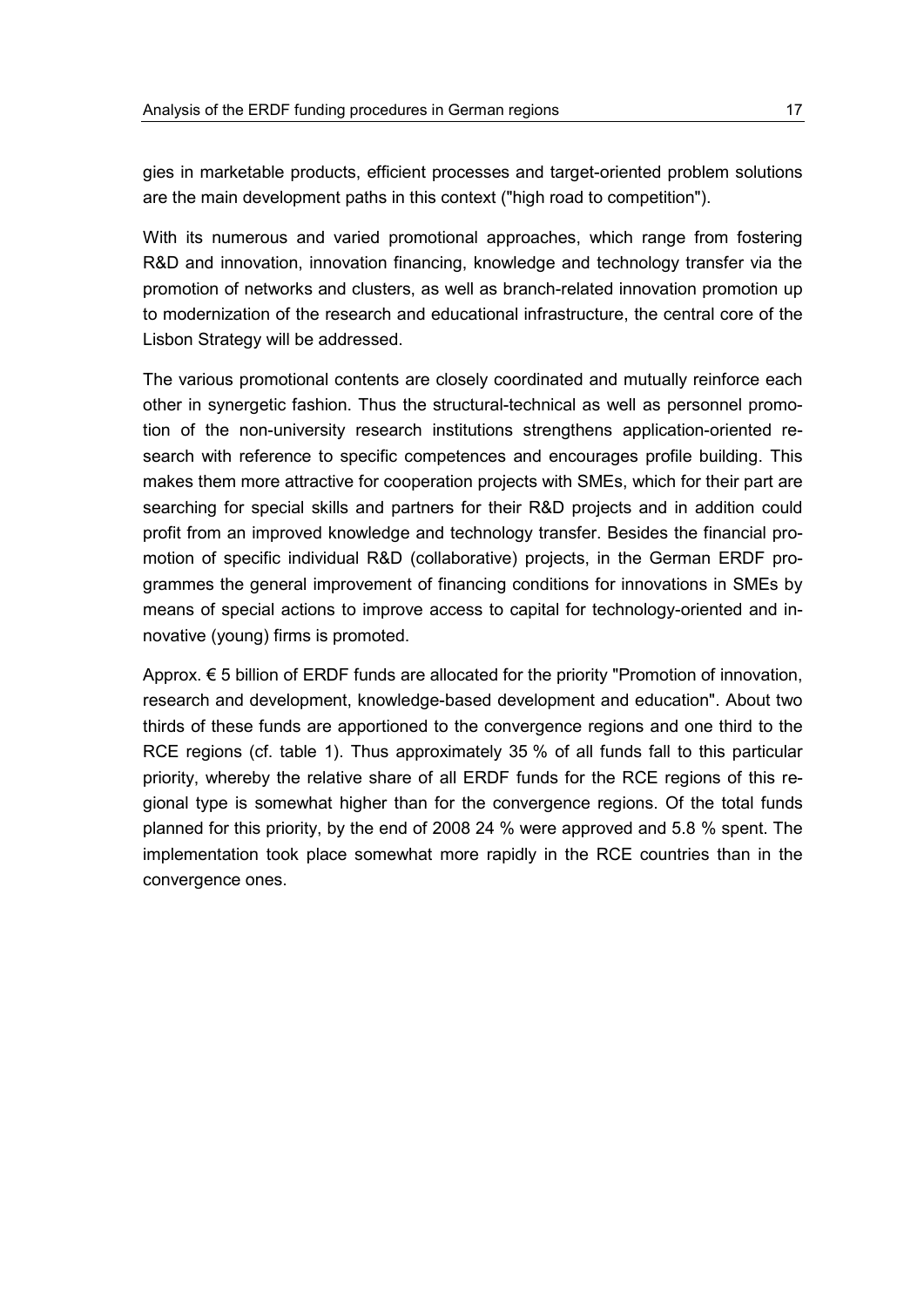Table 1: Financial data of the thematically funded group R&D and Innovation Promotion (in  $\epsilon$ )<sup>[4](#page-21-0)</sup>

|                            | <b>ERDF</b> funds<br>(indicative)<br>2007-2013 | <b>Cumulative result</b><br>until 31.12.08<br>(approved funds) | <b>Cumulative</b><br>result until<br>31.12.08<br>(spent funds) | <b>Relative rele-</b><br>vance of the<br>thematically<br>funded group* |
|----------------------------|------------------------------------------------|----------------------------------------------------------------|----------------------------------------------------------------|------------------------------------------------------------------------|
| Sum RCE                    | 823,625,147                                    | 155,925,279                                                    | 17,038,422                                                     | 17.4%                                                                  |
| Sum conver-<br>gence       | 1,594,860,266                                  | 419,492,533                                                    | 77,792,517                                                     | 16.2%                                                                  |
| Sum RCE and<br>convergence | 2,418,485,413                                  | 575,417,812                                                    | 94,830,939                                                     | 16.6%                                                                  |

\* Share of planned ERDF funding for a thematically funded group from the total of ERDF funds for the Operational Programmes

Source: own data compilation

With over 16 % of the indicatively estimated funds in relation to the total resources of the ERDF, the relative relevance of the group *"R&D and Innovation Promotion"* is far above average. It is of special importance in achieving the structural policy goals of the European Union within the ERDF promotion framework in Germany. In terms of the share values, no significant difference of the thematically funded group can be seen in the relative relevance between RCE and convergence states. In absolute figures, the funds available for this thematically funded group are higher in the convergence states (by the factor 2) than in the RCE states.

At the inter-company level, *network and cluster promotion* in Germany aims to additionally support horizontal and vertical cooperation in particular in the R&D and production area in specific competence and technology fields, as well as lead markets. The relative relevance of network and cluster promotion is on the whole under average, compared to its indicative budget (2.4 % of the total resources). The relatively low financial relevance of the thematically funded group is explained by the comparatively low financial resources required for the individual promotional activities and the fact that network and cluster promotion is linked with R&D/ innovation promotion, as well as with the extension of university infrastructure. In the RCE states, the promotion of networks and clusters carries more weight than in the convergence states, which in view of the national SWOT /strengths-weakness analysis can be regarded as appropriate (cf. table 2).

-

<span id="page-21-0"></span>The states Bremen and North Rhine-Westphalia do not in general supply any indicative information about thematically funded groups, but actual values. The indicative information is extrapolated on the basis of the average values of the other RCE states.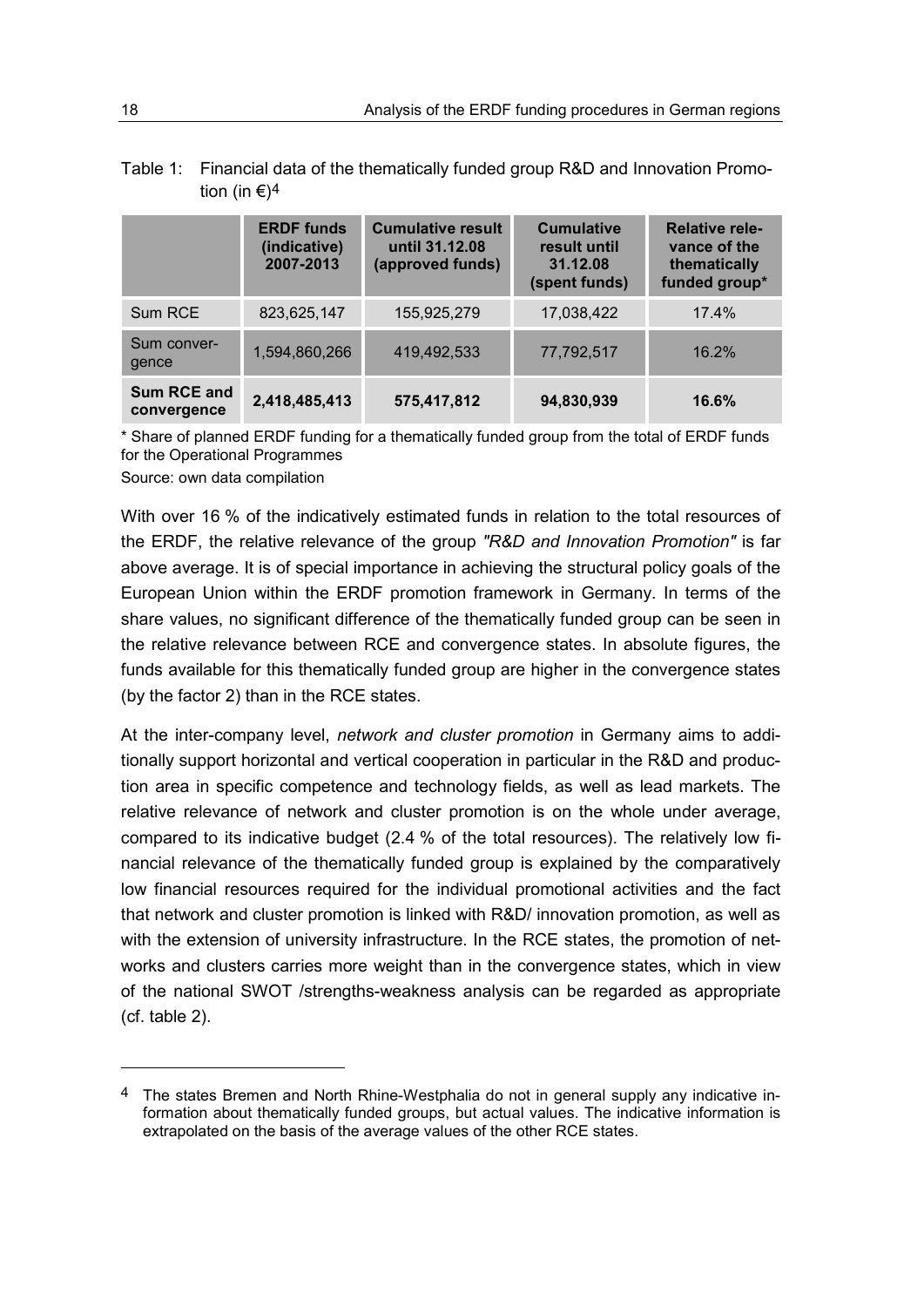|                            | <b>ERDF</b> funds<br>(indicative)<br>2007-2013 | <b>Cumulative re-</b><br>sult by 31.12.08<br>(approved funds) | <b>Cumulative</b><br>result by<br>31.12.08<br>(spent funds) | <b>Relative rele-</b><br>vance of the<br>thematically<br>funded group* |
|----------------------------|------------------------------------------------|---------------------------------------------------------------|-------------------------------------------------------------|------------------------------------------------------------------------|
| Sum RCE                    | 184,753,692                                    | 40,931,514                                                    | 7,938,691                                                   | 3.9%                                                                   |
| Sum conver-<br>gence       | 165, 161, 134                                  | 19,195,069                                                    | 4,372,762                                                   | 1.7%                                                                   |
| Sum RCE and<br>convergence | 349,914,826                                    | 60,126,583                                                    | 12,311,453                                                  | 2.4%                                                                   |

Table 2: Financial data of the thematically funded group Networks and Clusters (in  $\epsilon$ )

\* Share of the planned ERDF funding of a thematically funded group in the total ERDF funds of the Operational Programmes

Source: own data compilation

 $\ddot{\phantom{a}}$ 

The present financial data for *innovation financing* show that with approximately € 652 million spread over the two target regions, a considerable funding volume is available to finance innovations (cf. table 3). The relative relevance of the promoted group, however, shows that with a share of on average 4.7 % its importance is rather under average, whereby this lies considerably higher in the RCE states at 7.7 %. When interpreting the data it must be taken into account that the above statements refer only to the comparatively narrow definition of innovation financing, respectively of the instruments named above.[5](#page-22-0)

Thus, based on the allocations made in this section of instruments or measures to the thematically funded group "Innovation Financing" over all target regions, by 31.12.2008 already 39.5 % of the funds were approved and around 18 % of the originally indicative appropriations have been spent. Considerable differences between the RCE and convergence regions are striking: in the RCE states by 31.12.2008 at least 28.5 % of the indicative appropriations could be spent, while the corresponding figure in the convergence states was merely 8.6 %.

<span id="page-22-0"></span><sup>5</sup> The data supplied by the VB could not be unambiguously assigned to the thematically funded groups "Innovation Financing", "Industrial Investment Promotion" and "Start-up Promotion", in particular in the case of several expenditure codes for one measure (e.g. venture capital funds).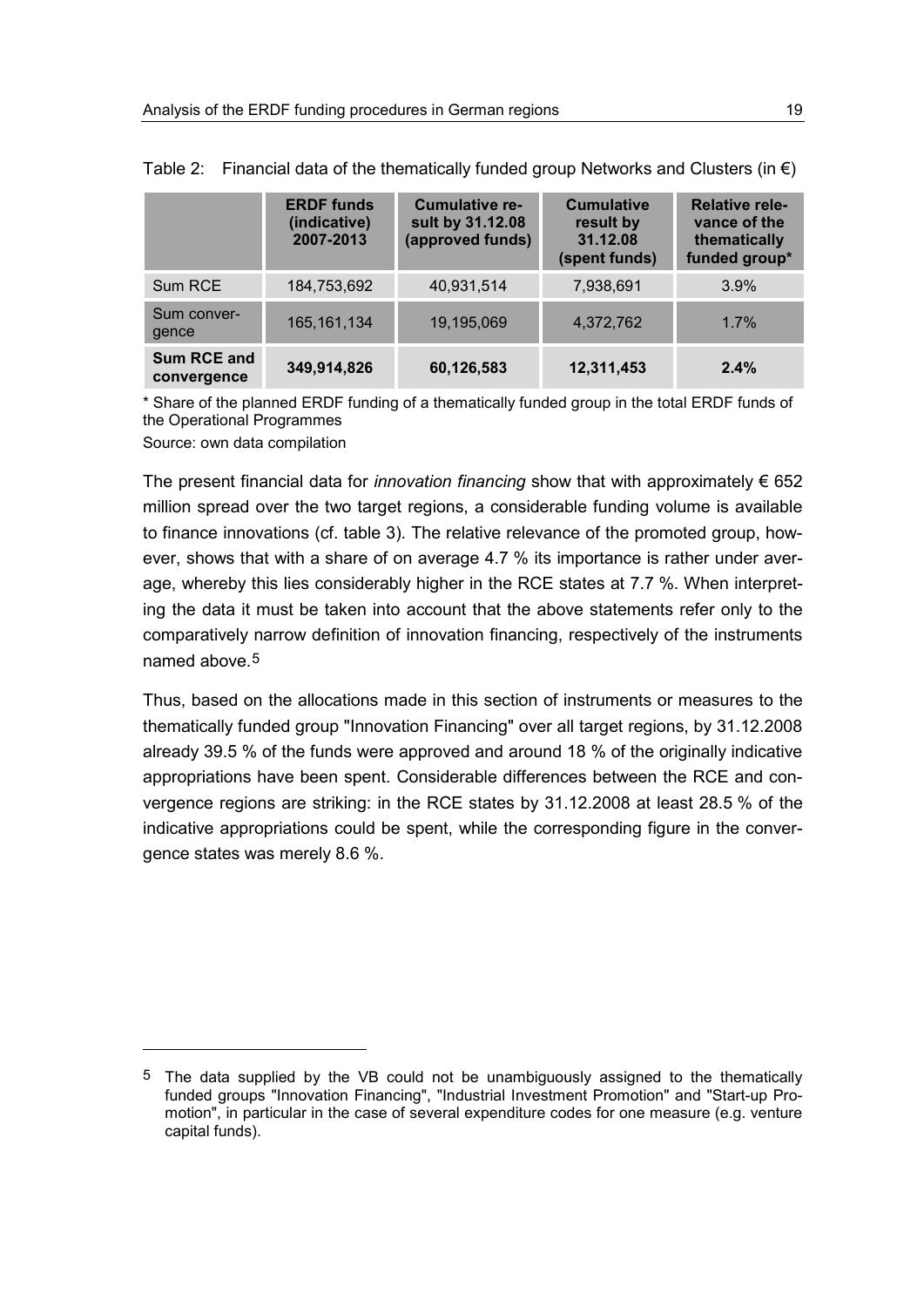|                         | <b>ERDF</b> funds<br>(indicative)<br>2007-2013 | <b>Cumulative result</b><br>until 31.12.08<br>(approved funds) | <b>Cumulative</b><br>result until<br>31.12.08<br>(funds spent) | <b>Relative</b><br>relevance of the<br>thematically<br>funded group* |
|-------------------------|------------------------------------------------|----------------------------------------------------------------|----------------------------------------------------------------|----------------------------------------------------------------------|
| Sum RCE                 | 313,529,144                                    | 148,448,009                                                    | 89,468,467                                                     | 7.7%                                                                 |
| Sum conver-<br>gence    | 338,767,643                                    | 109,263,983                                                    | 29,229,858                                                     | 3.4%                                                                 |
| Sum RCE/<br>convergence | 652,296,787                                    | 257,711,992                                                    | 118,698,325                                                    | 4.7%                                                                 |

Table 3: Financial data of the thematically funded group Innovation Financing (in  $\epsilon$ )

\* Share of the planned ERDF funding of a thematically funded group in the total ERDF funds of the Operational Programmes

Source: own data compilation

In summary, we can note that the promotion of research and development, innovation and education within the ERDF in Germany is highly suitable, both from its content and financial provisions, to overcome the weaknesses in the area of the education system and the financing of research and development in enterprises which were recently determined in the experts' report of the DIW (DIW 2009) on the innovation indicator Germany. The relative relevance of the thematically funded innovation related groups pointed out above gives strong hints to a concentration of resources to this particular priority. This observation is in line with what the place-based approach aims for: to create a Europe-wide critical mass of interventions in a few policy areas, capable of having an impact on issues of European-wide relevance.

# <span id="page-23-0"></span>**4 Conclusions for a place-based policy approach**

The major objective of this paper was to analyse whether experiences from the implementation of cohesion policy in Germany already exhibit indications of a place-based development policy approach and whether these experiences can contribute to a new design of cohesion policy formulation and implementation according to the principles of the place-based approach from 2013 onwards. Regarding the research questions we formulated in section 2.4 we come to the following conclusions.

As we were able to show, even within the framework of overall policy objectives, as formulated by the European Commission and executed through the National Strategic Reference Frameworks, there is still enough room for tailored interventions at the regional level. This is especially the case when the different Operational Programmes and the NSRF are formulated in parallel and when objectives which try to provide answers to specific regional needs can be integrated into the overall set of the more general goals of the European cohesion policy. In countries like Germany where the fed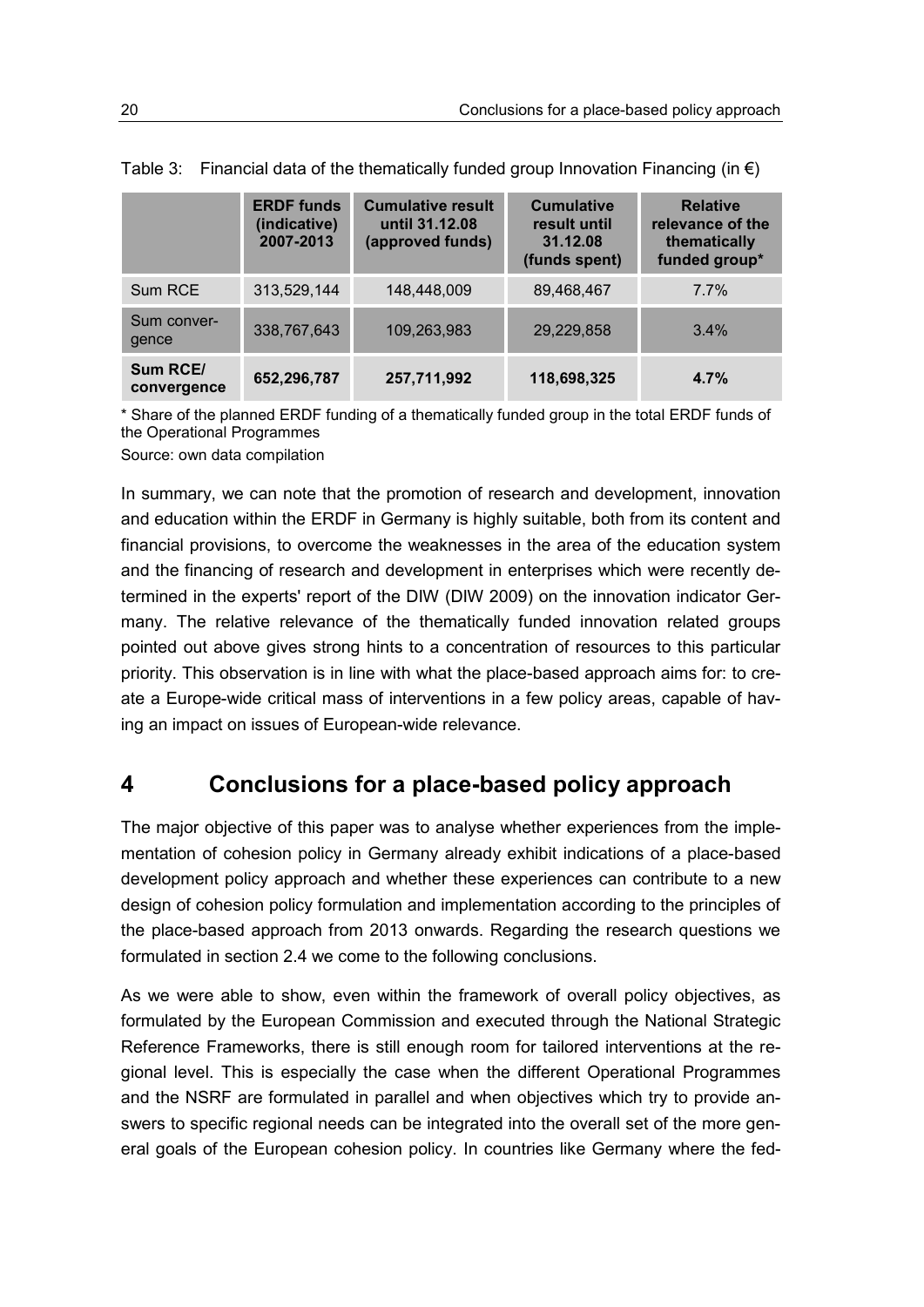eral states have distinct political responsibilities it is not possible that the national government sets priorities alone, but they have to be formulated in a negotiation process between the federal and the federal states level. The federal states by themselves have to pay attention to the regional variation within their boundaries, so that through the regional parliaments and other public organizations bargaining processes with regard to a balanced distribution of funds are also common practice. These negotiations in the national and regional policy arenas lead to a set of policy measures within the OPs that address specific regional and local needs.

Due to its federal system with shared powers, the process of the programming and implementation of the ERDF structural funds in the regions turns out to be quite complex and risky. Obviously, the governance and coordination of this kind of intervention in a multilevel and decentralised environment forms a major challenge as regards the efficiency of the administration and ultimately the desired output and impact of the funding measures as a whole. Basically, coordination takes place horizontally – particularly on the levels of the federal administration and the level of the federal states (regional level) – as well as vertically, between the Commission and the leading federal department of the structural funds (BMWi), between the BMWi and the federal states, and – with the exception of the "city states" – between the federal states and the administrative districts. On the horizontal level, coordination is mainly carried out in the form of interministerial working groups or within the respective ministries in the form of task forces in which the units in charge for the different policy measures are represented. Vertical coordination in the course of the implementation of the operational programmes is formally organised in the form of bi-annual meetings between the programme managers, the BMWi, the steering group and the social partners. Apart from these meetings, additional task forces (study groups) responsible for different topics have been established. On the lower level, the regional funds administration usually delegate certain tasks and procedures to downstream public authorities on the district level. Policy learning is crucial on all coordination levels, especially taking into consideration that usually similar policy objectives are addressed by different instruments or tools and often in combination with a multitude of other instruments. Ex-ante and ongoing evaluations are constitutive characteristics on many policy levels, for instance with a view on the strategic reporting and the yearly monitoring reports.

In line with the Lisbon-orientation of the cohesion policy, innovation related measures are crucial in all operational programmes. In the German ERDF funding schemes, these activities are primarily promoted under the thematic priorities "Promotion of innovation, research and development, knowledge-based regional development and education". With its numerous and varied promotional approaches, which range from fostering R&D and innovation, innovation financing, knowledge and technology transfer via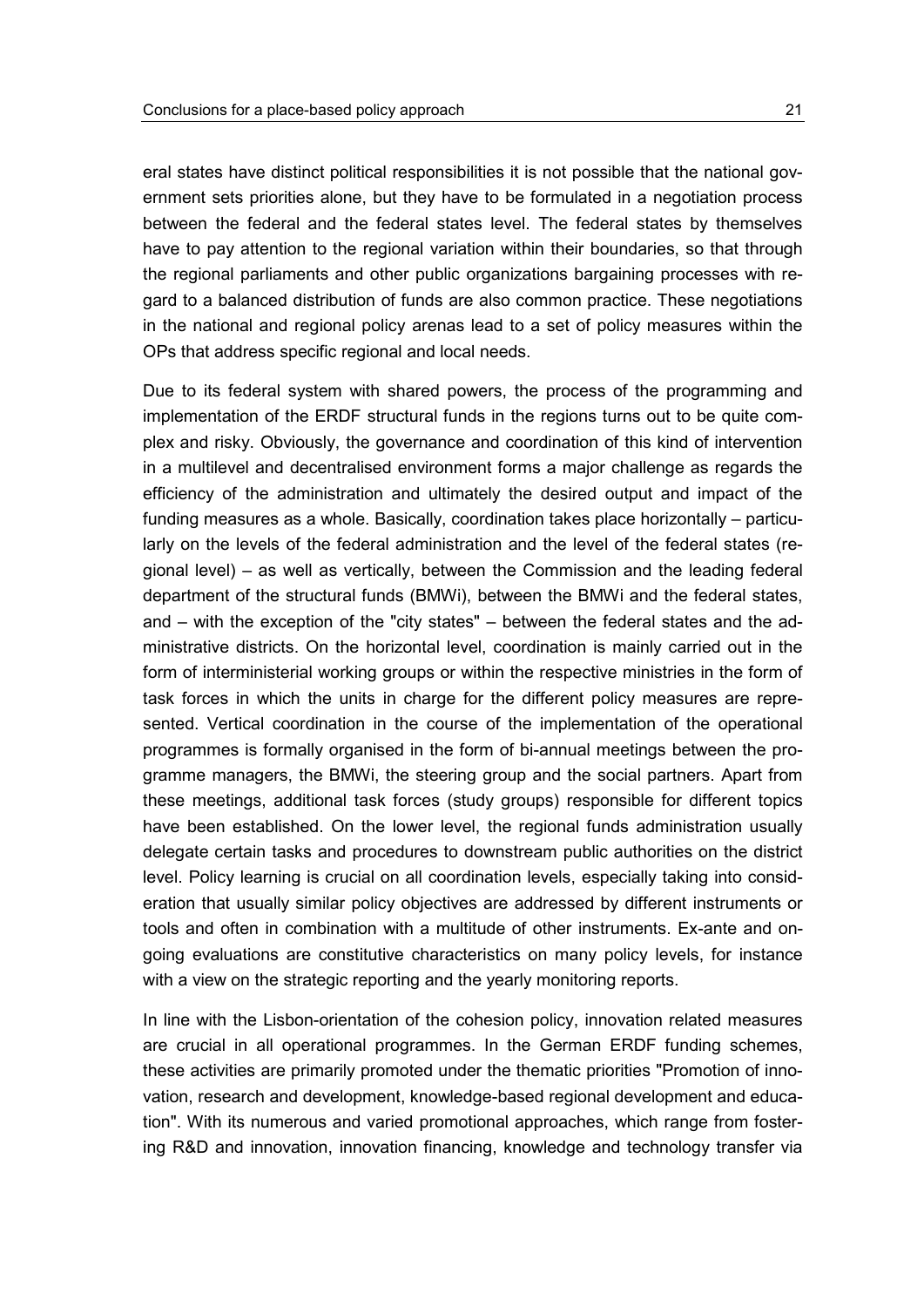the promotion of networks and clusters, as well as branch-related innovation promotion up to modernization of the research and educational infrastructure, the central core of the Lisbon Strategy will be addressed. On the basis of current financial data, we found strong evidence that a concentration of resources to this particular priority can be noticed. However, a major challenge with regard to the framework of a place-based policy approach appears to be the smart allocation of the budget across European regions and an efficient implementation of the relevant measures.

An important aspect in achieving a high degree of context specificy in policy instruments is a well functioning governance system in which the different policy levels have clearly formulated own responsibilities. The more complex the political system is, the more necessary is a coordination and exchange mechanism through which the different levels can interact. It is also necessary that each level possesses an own set of implementing organizations in order to avoid goal conflicts in cases when a superior organization is assigned with implementation issues at a lower level. The German experience shows that such institutional set-ups cannot operate from scratch, but need a longer time of experiences and continuous learning. The German experience also shows that a certain degree of flexibility in policy-making is also necessary. There is no clear top-down or bottom-up division of labour. In the formulation of the OPs all federal states extensively exploited the freedoms they had in setting own priorities and in interpreting the Community Framework in the most flexible way. The federal government did not set guidelines which all the federal states had to follow strictly, but formulated the NSRF in a way that it was in conformity with the European regulations, but reflected, coordinated and adjusted the different needs of the federal states in a comprehensive manner. Whether this kind of negotiated framework is beneficial for the further implementation of cohesion policy is too early to evaluate.

One of the important conclusions from our analysis is that place-based policy approaches cannot be implanted in all European countries in a uniform manner. Placebased approaches require an adaptation of the governance structures in the way that there is sufficient chance for formulating and implementing regionally or locally tailored policy measures. Countries with autonomous regions or provinces or with federal systems have an advantage in this respect because they already have good starting conditions for such kind of coordinated bottom-up and top-down policy approach. This relates to a final aspect of our analysis. Although the place-based approach became popular only in 2009, major of its elements can already be found in Germany's cohesion policy. Responsibilities for policy design and implementation are allocated between different levels of public governance (federal level, federal states, regional and local level), special-purpose organizations are involved in implementation and execution, priority setting is a shared responsibility between the federal government and the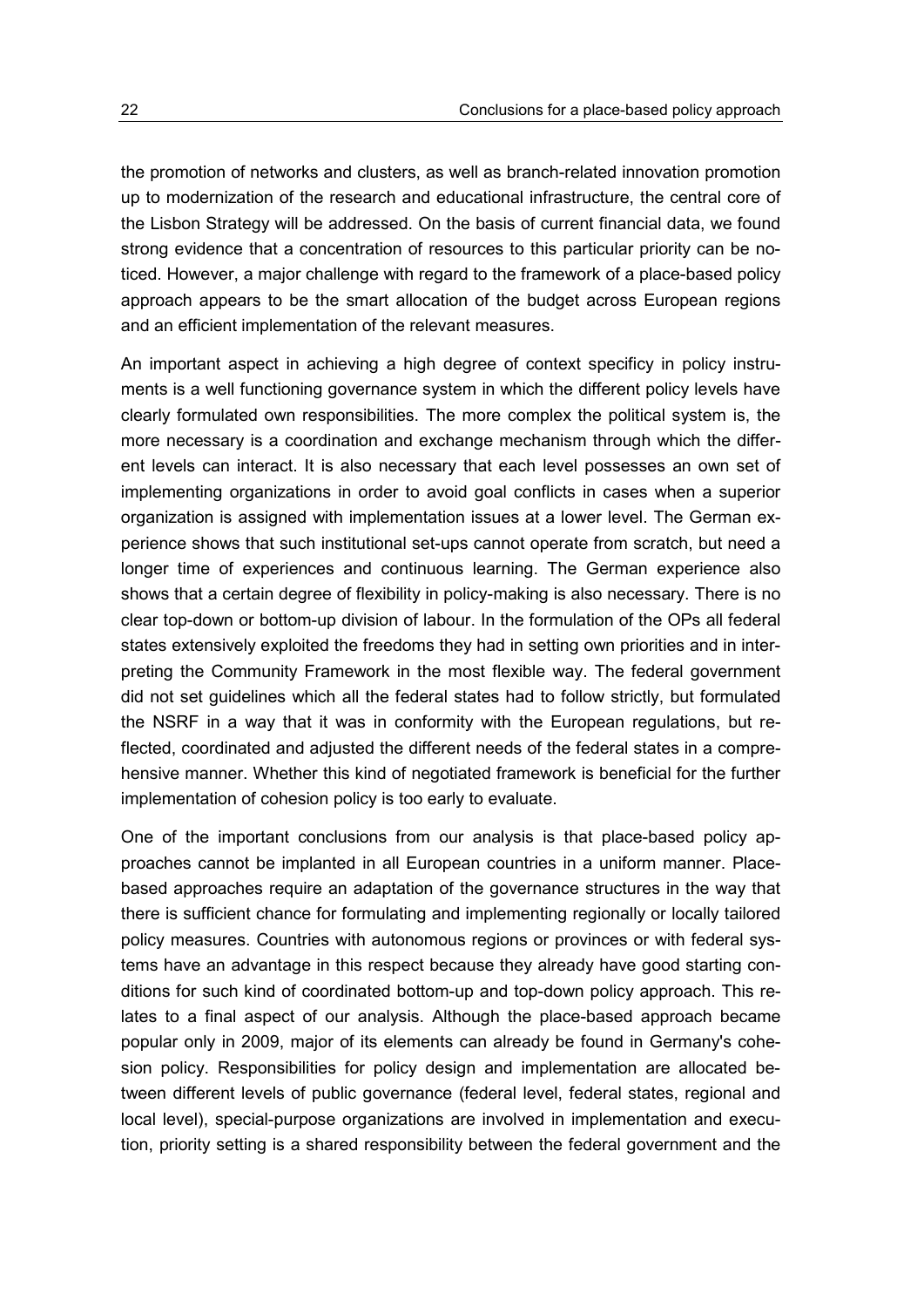governments of the federal states, and lower levels are in charge of implementing the measures according to the specific context needs. It is therefore worthwhile to take the German example as one among other European countries for a critical review of experiences in cohesion policy priority setting and implementation in order to design a European cohesion policy which follows the principles of the place-based approach to a large extent. Policy learning in this respect is a helpful tool or the further improvement of European structural and development policy.

#### <span id="page-26-0"></span>**5 References**

- Amin, A. (1999): An institutional perspective on regional economic development, International Journal for Urban and Regional Research, 23, pp. 365-378.
- Asheim, B.T. and Coenen, L. (2005): Knowledge bases and regional innovation systems: comparing Nordic clusters, Research Policy, 34, pp. 1173-1190.
- Asheim, B.T. and Gertler, M.S. (2005): The Geography of Innovation: Regional Innovation Systems. In: Fagerberg, J.; Mowery, D.C.; Nelson, R.R. (eds.): The Oxford Handbook of Innovation, New York: Oxford University Press, pp. 291-317.
- Barca, F. (2009): An Agenda for a reformed cohesion policy. A place-based approach to meeting European Union challenges and expectations. Independent report prepared at the request of Danuta Hübner, Commissioner for Regional Policy, April 2009.
- Becker, P. (2009): Die europäische Kohäsionspolitik und ihre Modernisierung, SWP-Studie, Stiftung Wissenschaft und Politik. Berlin: Deutsches Institut für Internationale Politik und Sicherheit.
- Becker, P. and Zaun, N. (2007): Die neue strategische Planung der europäischen Kohäsionspolitik in Theorie und Praxis. Diskussionspapier der Forschungsgruppe EU-Integration 1/2007, Stiftung Wissenschaft und Politik. Berlin: Deutsches Institut für Internationale Politik und Sicherheit.
- Bradford (2005): Place-based Public Policy: Towards a New Urban and Community Agenda for Canada. Research Report F/51. Ottawa: Canadian Policy Research Network.
- Cooke, P. (1992): Regional Innovation Systems: Competitive Regulation in the New Europe, Geoforum, 23, pp. 365-382.
- Cooke, P., Uranga, M.G., Etxebaria, G. (1997): Regional innovation systems: institutional and organizational dimensions, Research Policy, 26, pp. 475-491.
- Cooke, P. (2002): Knowledge Economies. Clusters, learning and cooperative advantage. Routledge: London and New York.
- Cooke, P.; Heidenreich, M.; Braczyk, H.-J. (eds.) (2004): Regional Innovation Systems, Second Edition. Routledge: London and New York.
- DIW [Deutsches Institut für Wirtschaftsforschung] (2009): Innovationsindikator Deutschland 2009. Berlin: DIW.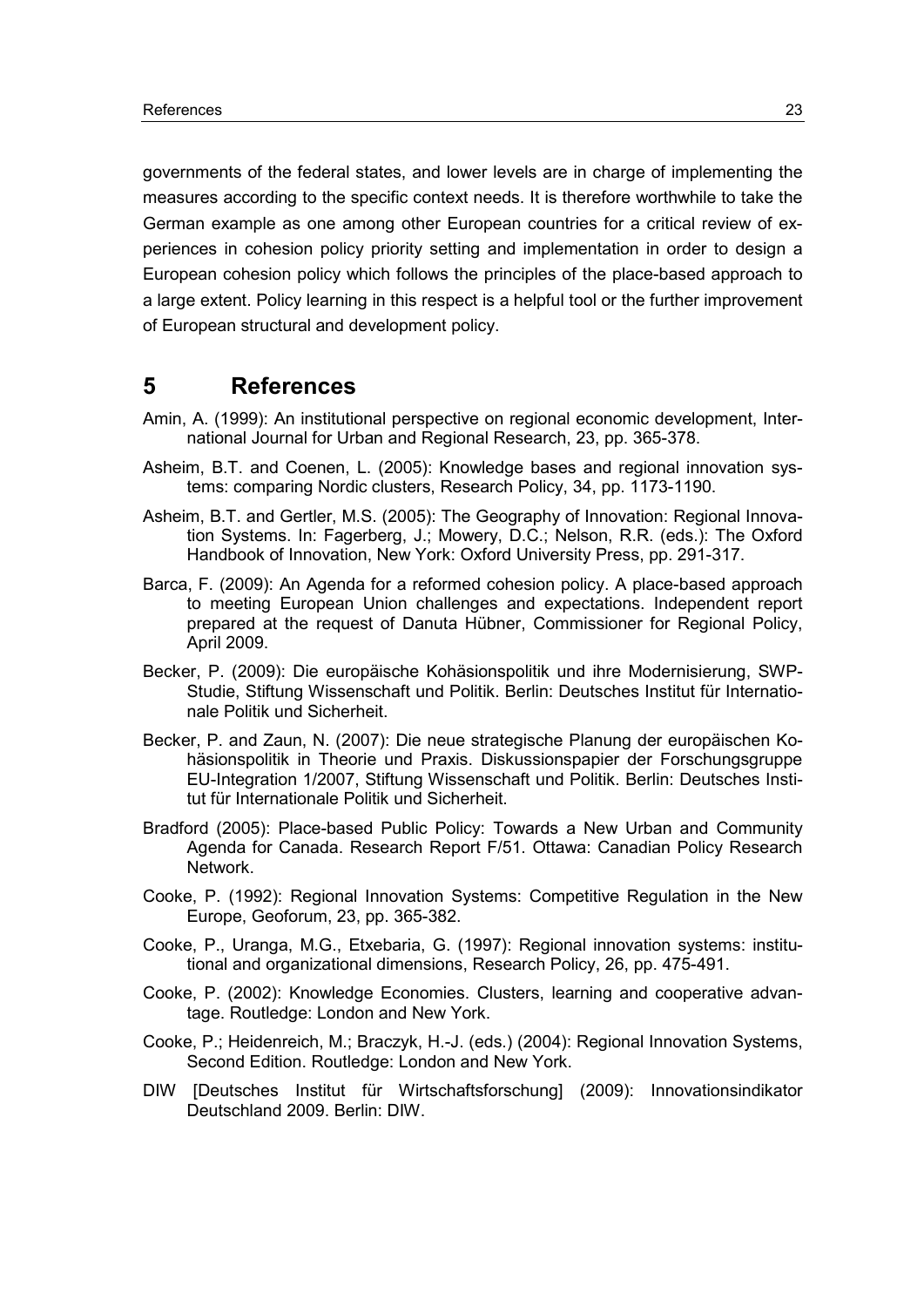- Doloreux, D. (2005): Regional innovation systems in Canada: a comparative study, Regional Studies, 38, pp.479-492.
- Dreher, C. (1997): Technologiepolitik und Technikdiffusion. Auswahl und Einsatz von Förderinstrumenten am Beispiel der Fertigungstechnik. Baden-Baden: Nomos.
- Fürst, D. (2001): Regional Governance ein neues Paradigma der Regionalwissenschaften? Raumforschung und Raumordnung, 59, pp. 370-380.
- Gehrke, B., Legler, H., Schasse, U., Grenzmann, C. and Kreuels, B. (2010): Regionale Verteilung von Innovationspotenzialen in Deutschland. Studien zum deutschen Innovationssystem 3-2010. Hannover, Essen: Niedersächsisches Institut für Wirtschaftsforschung, Wissenschaftsstatistik GmbH im Stifterverband für die deutsche Wissenschaft.
- Howlett, M. and Ramesh, M. (1993): Patterns of Policy Instrument Choice: Policy Styles, Policy Learning and the Privatization Experience, Review of Policy Research, 12, pp. 3-24.
- Isaksen, A. (2003): National and Regional contexts for innovation. In: Asheim, B.; Isaksen, A.; Nauwelaers, C.; Tödtling, F. (eds.): Regional Innovation Policy for Small-Medium Enterprises. Cheltenham: Edward Elgar, pp. 49-77.
- Kiese, M., 2008: Clusterpolitik in Deutschland: Ein interregionaler Vergleich aus institutioneller und politisch-ökonomischer Perspektive. Hannover: Leibniz-Universität Hannover
- Koschatzky, K. and Kroll, H. (2007): Which Side of the Coin? The Regional Governance of Science and Innovation, Regional Studies, 41, pp. 1115-1127.
- Koschatzky, K. and Stahlecker, T. (2010): A new Challenge for Regional Policy-Making in Europe? Chances and Risks of the Merger between Cohesion and Innovation Policy, European Plannung Studies, 18, pp. 7-25.
- Kulke, E. (2004): Wirtschaftsgeographie. Paderborn: Schöningh.
- Kuhlmann, S. and Edler, J. (2003): Changing governance in European research and technology policy - Possible trajectories and the European research area. In: Edler, J.; Kuhlmann, S.; Behrens, M. (eds.): Changing governance of Research and Technology Policy - The European Research Area. Edward Elgar: Cheltenham, pp. 3-32.
- Laranja, M., Uyarra, E. and Flanagan, K. (2008): Policies for science, technology and innovation: Translating rationales into regional policies in a multi-level setting, Research Policy, 37, pp. 823-835.
- MacKinnon, D. (2002): Learning, innovation and regional development: A critical appraisal of recent debates, Progress in Human Geography, 26, pp. 293-311.
- Maillat, D. and Lecoq, B. (1992): New Technologies and Transformation of Regional Structures in Europe: The Role of Milieu, Entrepreneurship and Regional Development, 1, pp. 1-20.
- OECD (2009): Investing for Growth: Building innovative regions. Policy Report, Meeting of the Territorial Development Policy Committee at Ministerial level (31 March 2009), GOV/TDPC/MIN (2009)1. Paris:OECD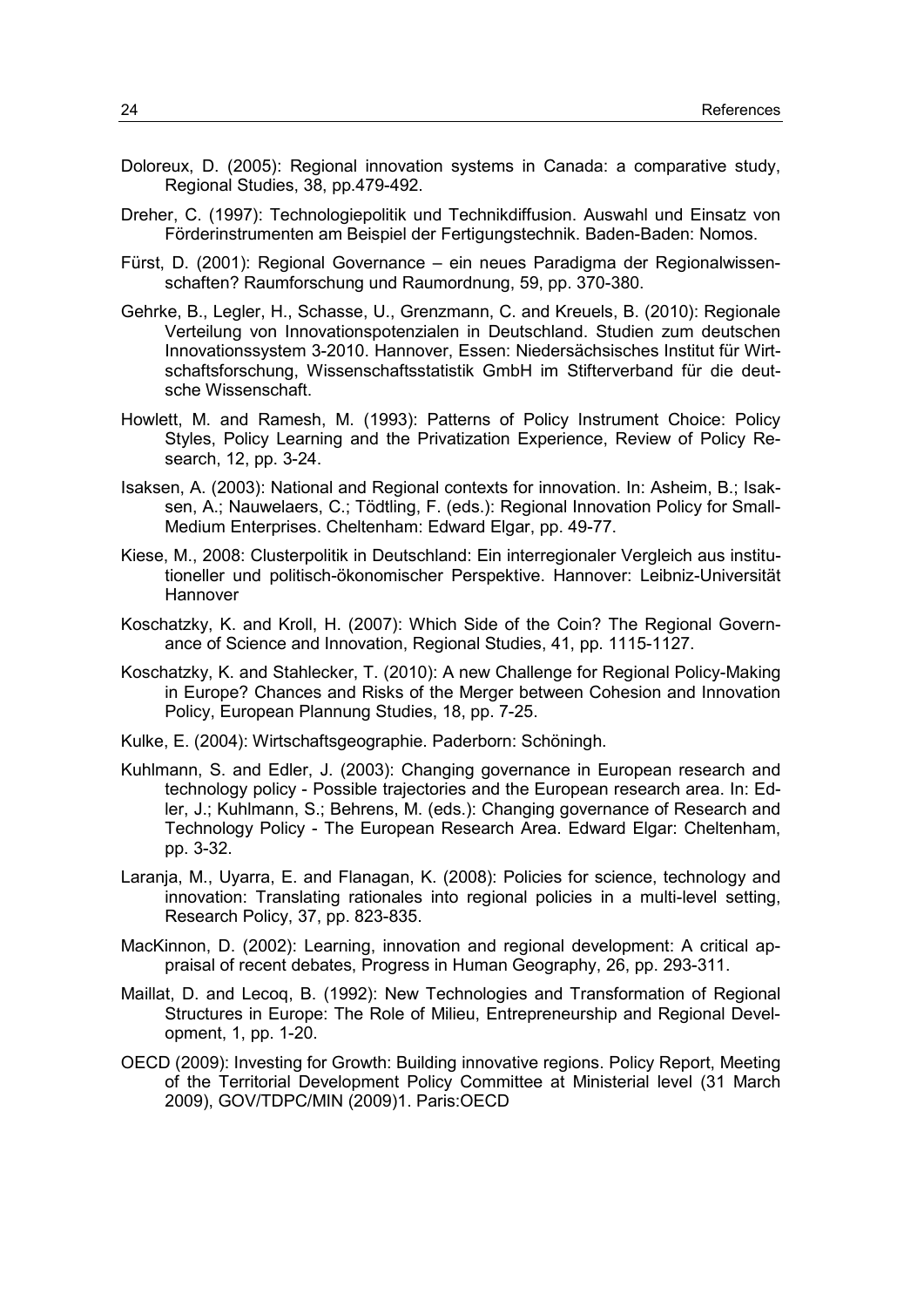- OECD (2009a): Background Report: Territorial Development Committee, Meeting at Ministerial Level (31 March 2009), GOV/TDPC/MIN (2009)2. Paris: OECD.
- Schätzl, L. (2003): Wirtschaftsgeographie 1 Theorie. 9th edition. Paderborn: Schöningh.
- Tödtling, F. and Trippl, M. (2005): One size fits all? Towards a differentiated regional innovation policy approach Research Policy, 34, pp. 1203-1219.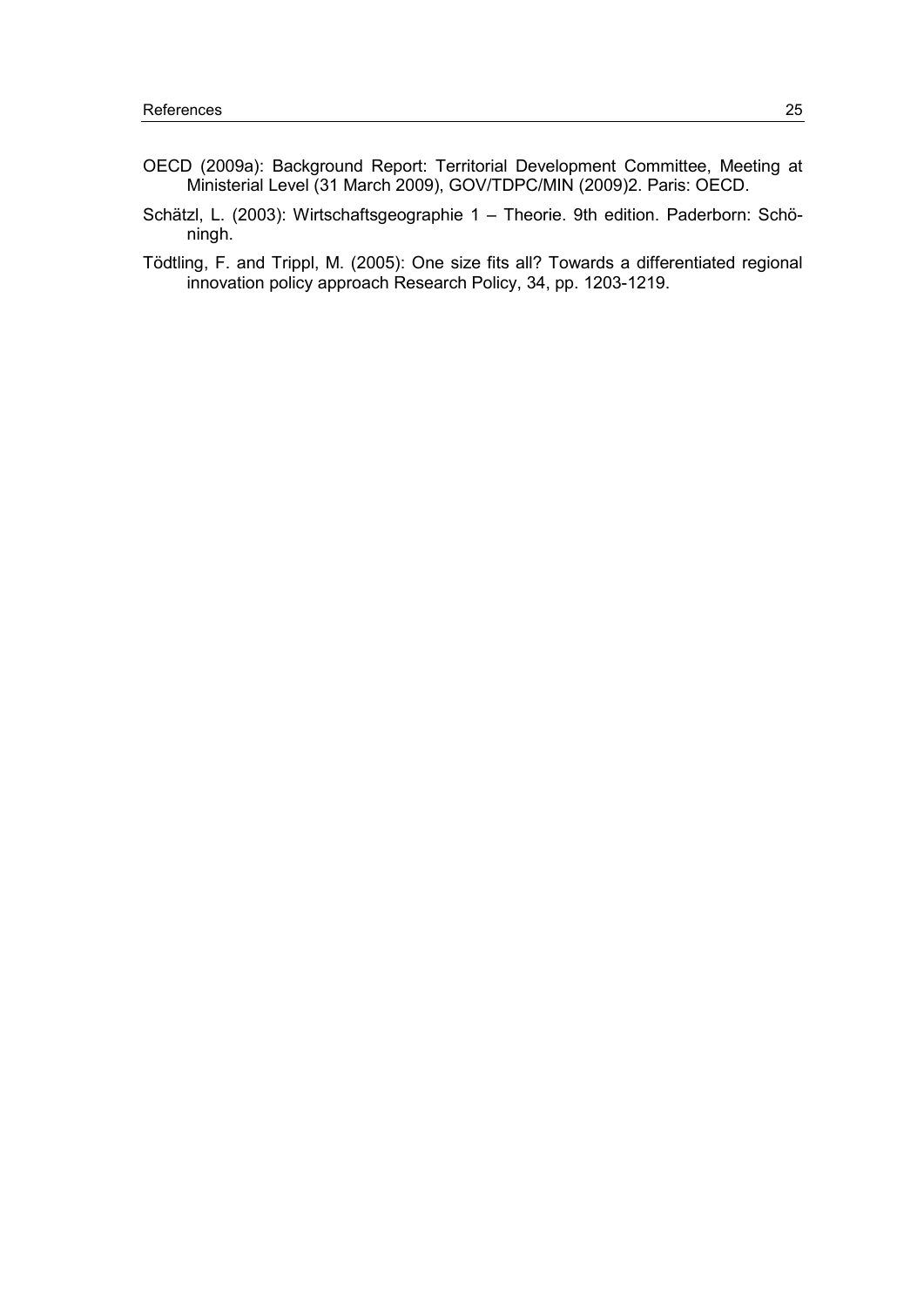The series "Working Papers Firms and Region" presents research work of the Competence Center "Policy and Regions" of Fraunhofer Institute for Systems and Innovation Research ISI, Karlsruhe, Germany.

| No.                  | <b>Authors</b>                                                                                | <b>Title</b>                                                                                                                                                                                                                 |
|----------------------|-----------------------------------------------------------------------------------------------|------------------------------------------------------------------------------------------------------------------------------------------------------------------------------------------------------------------------------|
| R <sub>1</sub> /2010 | <b>Thomas Stahlecker</b><br>Knut Koschatzky                                                   | Cohesion policy in the light of place-based innovation<br>support: New approaches in multi-actors, decentralised<br>regional settings with bottom-up strategies?                                                             |
| R8/2009              | Martin Fischer<br>Björn Wolf                                                                  | Entstehungsbedingungen und Gestaltungsformen von<br>Public-Private-Partnerships als Ausgestaltungsform<br>strategischer Forschungskooperationen zwischen Wis-<br>senschaftseinrichtungen und Unternehmen in Deutsch-<br>land |
| R7/2009              | <b>Emmanuel Muller</b><br>Andrea Zenker<br>Jean-Alain Héraud                                  | Entering the KIBS' black box: There must be an angel!<br>(or is there something like a knowledge angel?)                                                                                                                     |
| R6/2009              | Knut Koschatzky                                                                               | The uncertainty in regional innovation policy: some<br>rationales and tools for learning in policy making                                                                                                                    |
| R5/2009              | <b>Bärbel Hüsing</b><br><b>Thomas Stahlecker</b>                                              | Impact of regionalised RTDI policy measures in Ger-<br>many: The "Network RNA Technologies Berlin (RiNA)"<br>as an example                                                                                                   |
| R4/2009              | Knut Koschatzky<br><b>Elisabeth Baier</b><br><b>Henning Kroll</b><br><b>Thomas Stahlecker</b> | The spatial multidimensionality of sectoral innovation -<br>the case of information and communication technolo-<br>gies                                                                                                      |
| R3/2009              | Knut Koschatzky<br><b>Thomas Stahlecker</b>                                                   | Cohesion policy at the interface between regional de-<br>velopment and the promotion of innovation                                                                                                                           |
| R2/2009              | <b>Henning Kroll</b>                                                                          | Spillovers and Proximity in Perspective<br>A Network Approach to Improving the Operationalisa-<br>tion of Proximity                                                                                                          |
| R <sub>1</sub> /2009 | <b>Henning Kroll</b>                                                                          | The Regional Development of Science and Innovation<br>in China - A Brief Review of Current Evidence on<br>Matches and Mismatches -                                                                                           |
| R3/2008              | Arlette Jappe-Heinze<br><b>Elisabeth Baier</b><br><b>Henning Kroll</b>                        | Clusterpolitik: Kriterien für die Evaluation von regiona-<br>len Clusterinitiativen                                                                                                                                          |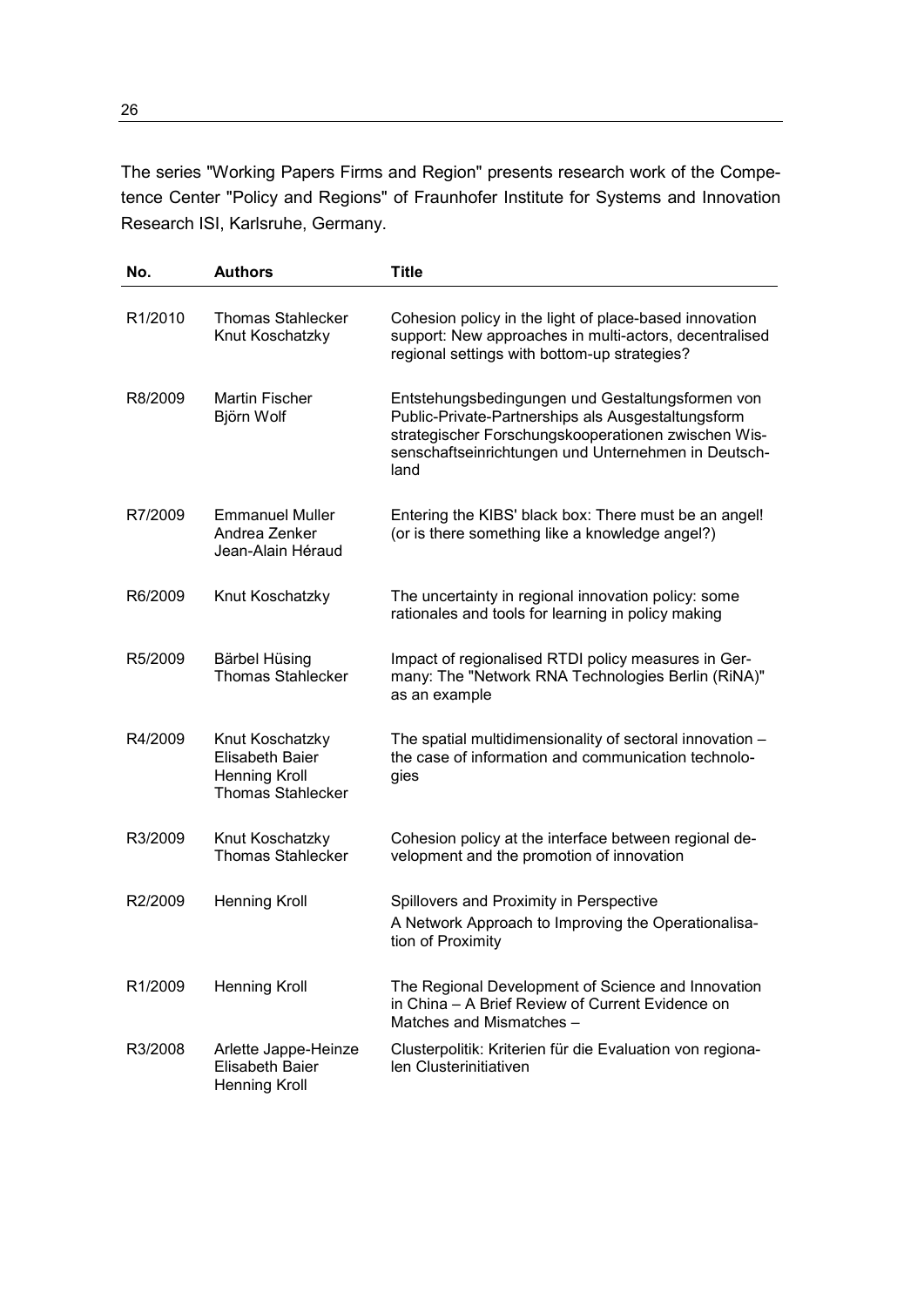| No.                  | <b>Authors</b>                                                                | <b>Title</b>                                                                                                                                                                                                        |
|----------------------|-------------------------------------------------------------------------------|---------------------------------------------------------------------------------------------------------------------------------------------------------------------------------------------------------------------|
| R2/2008              | Arlette Jappe-Heinze<br>Knut Koschatzky                                       | The spatial embeddedness of multinational enterprises'<br>research activity - A bibliometric analysis                                                                                                               |
| R <sub>1</sub> /2008 | David Doloreux<br>Andrea Zenker<br><b>Emmanuel Muller</b>                     | Services à forte intensité de connaissances, contexte<br>régional et comportements d'innovation: une comparai-<br>son internationale                                                                                |
| U1/2007              | <b>Emmanuel Muller</b><br>David Doloreux                                      | The key dimensions of knowledge-intensive business<br>services (KIBS) analysis: a decade of evolution                                                                                                               |
| R <sub>1</sub> /2007 | Knut Koschatzky<br>Vivien Lo                                                  | Methodological framework for cluster analyses                                                                                                                                                                       |
| U2/2006              | Björn Wolf                                                                    | Das Finanzierungsumfeld junger Unternehmen in<br>Deutschland                                                                                                                                                        |
| U1/2006              | Björn Wolf                                                                    | Empirische Untersuchung zu den Einflussfaktoren der<br>Finanzierungsprobleme junger Unternehmen in<br>Deutschland und deren Auswirkungen auf die Wirt-<br>schaftpolitik                                             |
| R <sub>1</sub> /2006 | <b>Emmanuel Muller</b><br>Arlette Jappe<br>Jean-Alain Héraud<br>Andrea Zenker | A regional typology of innovation capacities in New<br>Member States & Candidate Countries                                                                                                                          |
| U1/2005              | Björn Wolf<br><b>Birgit Ossenkopf</b>                                         | Kapitalschonende Entwicklungswege - Ansätze zur<br>Lösung der Finanzierungsprobleme junger innovativer<br>Unternehmen                                                                                               |
| R2/2004              | <b>Thomas Stahlecker</b><br>Knut Koschatzky                                   | On the significance of geographical proximity for the<br>structure and development of newly founded knowl-<br>edge-intensive business service firms                                                                 |
| R <sub>1</sub> /2004 | <b>Thomas Stahlecker</b><br>Andreas Koch                                      | On the Significance of Economic Structure and Re-<br>gional Innovation Systems for the Foundation of<br>Knowledge-Intensive Business Services<br>A Comparative Study in Bremen, Munich, and Stutt-<br>gart, Germany |
| R <sub>1</sub> /2003 | <b>Bodo Kubartz</b>                                                           | Wirtschaftliche, soziale und geographische Aspekte in<br>Innovationsnetzwerken - Eine Untersuchung des<br>Nähekonzeptes am Beispiel von Forschungs- und Ent-<br>wicklungsdienstleistern                             |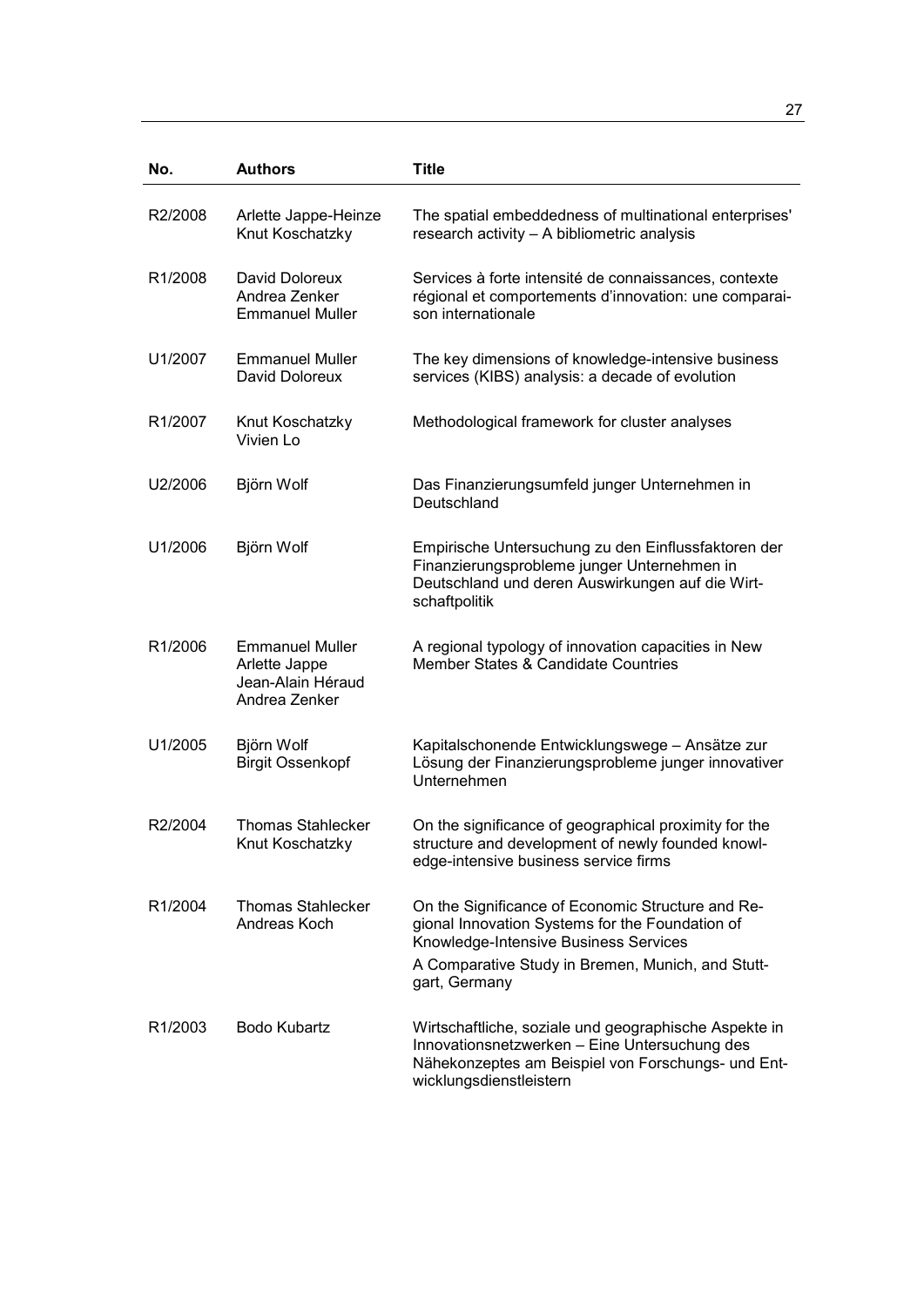28

| No.                  | <b>Authors</b>                                                                                | <b>Title</b>                                                                                                                                                                                                                    |
|----------------------|-----------------------------------------------------------------------------------------------|---------------------------------------------------------------------------------------------------------------------------------------------------------------------------------------------------------------------------------|
| R2/2002              | Knut Koschatzky                                                                               | Innovationsorientierte Regionalentwicklungsstrategien:<br>Konzepte zur regionalen Technik- und Innovationsför-<br>derung                                                                                                        |
| R <sub>1</sub> /2002 | Ralph W. Bruns<br>Jens Görisch                                                                | Unternehmensgründungen aus Hochschulen im regio-<br>nalen Kontext - Gründungsneigung und Mobilitätsbe-<br>reitschaft von Studierenden                                                                                           |
| U1/2001              | Rana Adib<br>Frank Gagelmann<br>Knut Koschatzky<br><b>Klaus Preiser</b><br>Günter Hans Walter | An Integrated Microfinancing Concept for Rural Electri-<br>fication by Photovoltaics in Developing Countries                                                                                                                    |
| R3/2001              | Knut Koschatzky                                                                               | The role of higher education institutions for entrepre-<br>neurship stimulation in regional innovation systems -<br>Evidence from the network-oriented "EXIST: Promotion<br>of university-based start-ups" programme in Germany |
| R2/2001              | <b>Emmanuel Muller</b><br>Andrea Zenker                                                       | Business services as actors of knowledge transforma-<br>tion and diffusion: some empirical findings on the role<br>of KIBS in regional and national innovation systems                                                          |
| R1/2001              | Knut Koschatzky<br><b>Casper Merkle</b><br>Martin Berger<br><b>Volker Meyer</b>               | Innovation und Kooperation bei unternehmensnahen<br>Dienstleistern in Baden, Gironde und Südholland - Ein<br>Vergleich zwischen jungen und alten Betrieben                                                                      |
| R2/2000              | Ulrike Broß<br>Günter H. Walter                                                               | Socio-economic Analysis of North Rhine-Westphalia<br>Joint Research Project INCO-COPERNICUS                                                                                                                                     |
| R <sub>1</sub> /2000 | Knut Koschatzky                                                                               | The regionalisation of innovation policy in Germany -<br>Theoretical foundations and recent experience                                                                                                                          |
| R4/1999              | Knut Koschatzky<br>Ulrike Broß                                                                | Struktur und Dynamik von regionalen Innovations-<br>netzwerken unter Transformationsbedingungen - das<br><b>Beispiel Slowenien</b>                                                                                              |
| R3/1999              | <b>Emmanuel Muller</b>                                                                        | There is no territorial fatality!<br>(or how innovation interactions between KIBS and<br>SMEs may modify the development patterns of periph-<br>eral regions)                                                                   |
| R <sub>2</sub> /1999 | Knut Koschatzky<br>Andrea Zenker                                                              | The Regional Embeddedness of Small Manufacturing<br>and Service Firms: Regional Networking as Knowledge<br>Source for Innovation?                                                                                               |